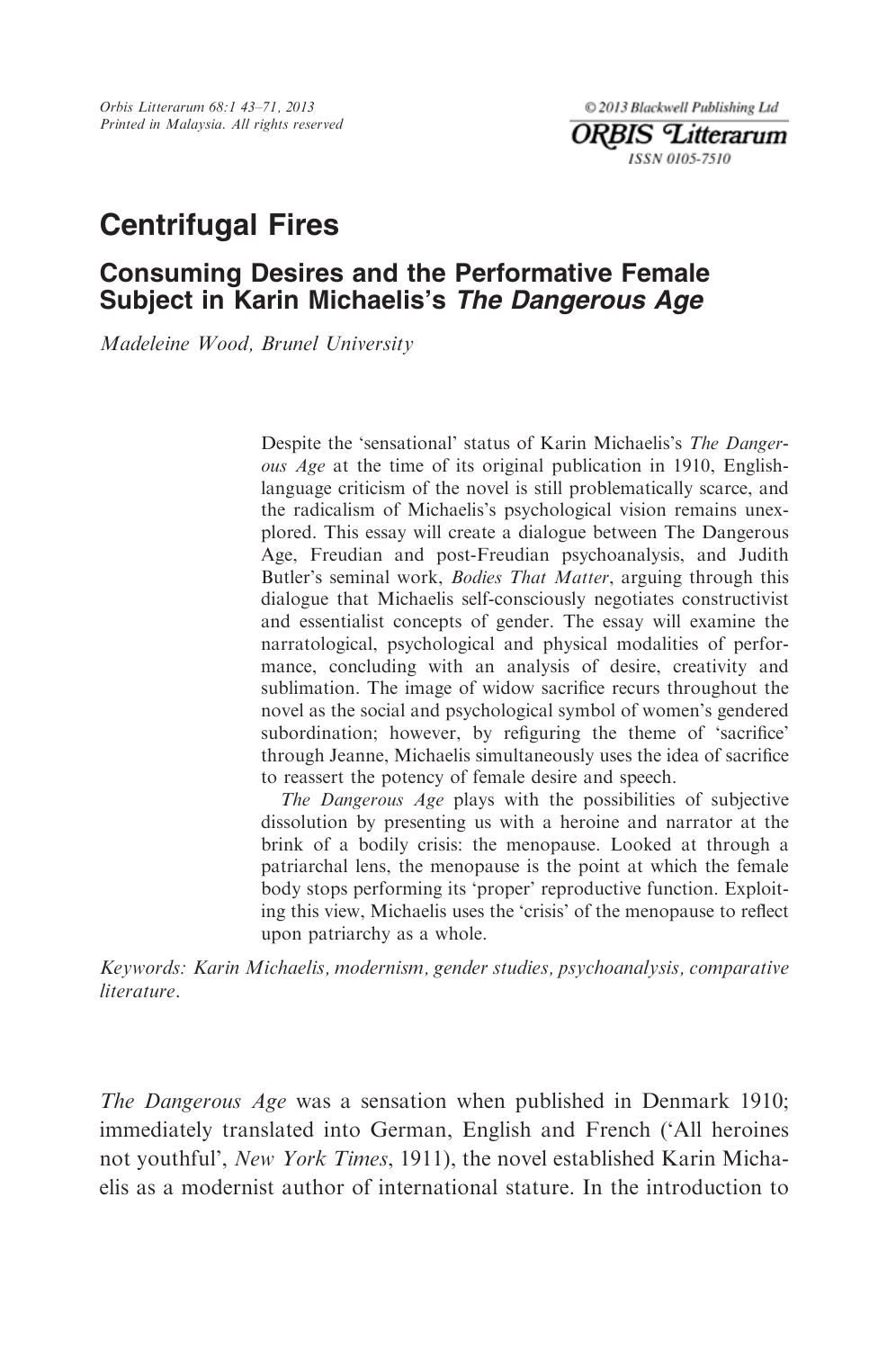his French translation Marcel Prévost wrote, 'in all the countries of Central Europe the most widely read novel at the present moment is The Dangerous Age. Edition succeeds edition' (Prévost 1911, 4). Michaelis was a key member of a new generation of women writers at the turn of the century (Stecher-Hansen 1999, xvi) and The New York Times's notice of Elsie Lindtner clearly established Michaelis's modernist credentials: 'Those who cling to traditional definitions will be reluctant to describe ''Elsie Lindtner'' as a novel. It begins nowhere, ends nowhere, and in that respect is most lifelike, for life neither begins nor ends, but merely goes on' ('Elsie Lindtner: A sad heroine', New York Times, 1911). However, despite the 'sensational' status of the novel at the time of its original publication, and the valuable critical contribution made by Phyllis Lassner, Englishlanguage criticism of the novel is still problematically scarce. In analysing the novel in translation, I take the novel's global popularity and Karin Michaelis's status as an international author as the launch point for my discussion, following David Damrosch's premise that 'world literature [encompasses] all literary works that circulate beyond their culture of origin, either in translation or in their original language' (Damrosch 2003, 4). In creating this analysis I seek to readdress the novel's current international obscurity. My argument works on the basis that despite the fact that 'the novel constantly draws attention to definitions of and distinctions between ''sex'' and ''gender''' (Lassner 1991, 11), Michaelis's psychological vision in relation to twentieth- and twenty-first-century gender theory remains unexplored in English-language criticism. Lassner repeatedly indicates the novel's relevance to such an enquiry. In her foreword to the 1991 reprint of the novel, she places the novel in the context of nineteenth- and early twentieth-century fiction arguing that 'The Dangerous Age is remarkable in exposing the prevailing narratives of female sexual identity as oppressive to women' (p. 2). In 'Women's midlife and the crisis of writing' she adds that Michaelis 'followed [without necessarily approving] Freud's theories of the psychosexual determination of character' (Lassner 1999, 287). I work from a strictly dialogic principle: psychoanalytic and gender theory are not employed in order to 'diagnose' Michaelis or Elsie, but in order to indicate the text's own rigorous engagement with concepts of gender and subjectivity. This engagement is focalised through Elsie as protagonist and narrator, but it is also the underpinning for the text's disjointed structure. In her letters and diary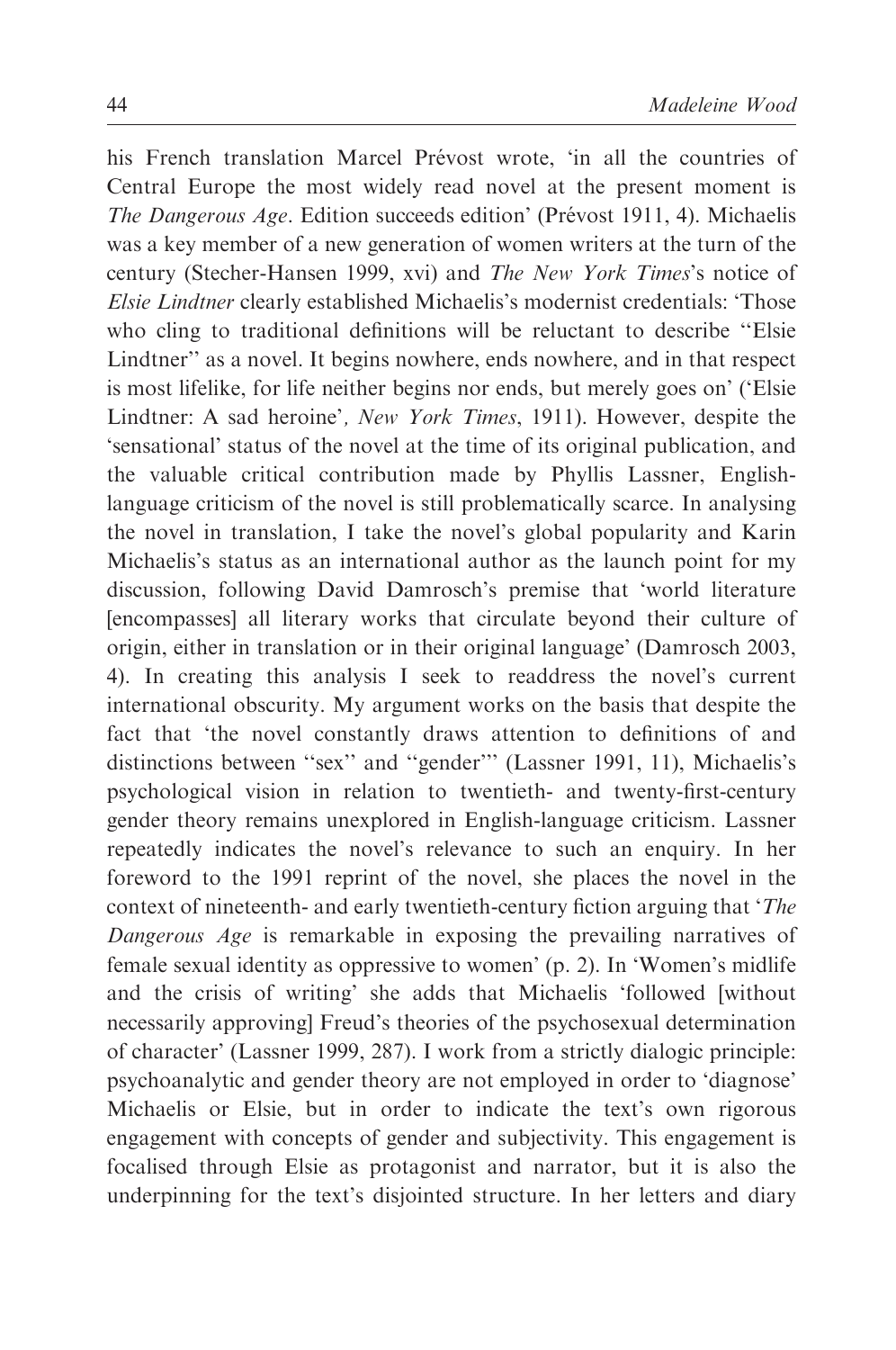Elsie scrutinises forms of patriarchal oppression; however, the diary also shows (rather than tells) how such oppression may be internalised. Examining the novel through a psychoanalytic or philosophical lens does not necessarily place it into an ahistorical hermetic: Freud provided the theoretical inspiration for Michaelis's engagement with psychology, and twentieth-century theories of gender and sexuality. Further, much of modernist writing (in European and global perspectives) exploits the idea that first-person narration is disrupted and symptomatic. Freud discusses this concept at length in Fragment of an Analysis of a Case of Hysteria (or 'Dora's case'). In the 'Clinical picture' Freud argues that in addition to their somatic symptoms, hysterics suffer from a narratological ailment meaning 'communications run dry, leaving gaps unfilled and riddles unanswered' (Freud 2001a, 16). This idea can be directly related to narrative techniques employed in a plethora of modernist texts including The Dangerous Age, Knut Hamsun's Hunger (1890), Henry James's The Turn of the Screw (1898), Joseph Conrad's Heart of Darkness (1902 [1899]), Virginia Woolf's To the Lighthouse (1927), and Katherine Mansfield's short stories (1912–1923). Despite the plural forms of modernism and psychoanalysis, both explore the self as alienated or internally split. The Dangerous Age draws together ideas of subjectivity and narratology, posing the question of how selfhood is created in and through writing.

Reading The Dangerous Age through a theoretical lens refracts back onto our understanding of the theory itself: the novel consistently illustrates the impossibility of maintaining the binary opposition between constructivist and essentialist accounts of gender. The Dangerous Age does not represent female gender as 'voluntary' theatrical performance, nor indeed simply as a biological inevitability. This latter argument works against the thrust of Beverley Eddy's article, 'The Dangerous Age: Karin Michaelis and the politics of menopause', which argues that Michaelis presents a now outdated idea of the menopause, irretrievably tainted by notions of pathology (Eddy 1992, 502). In fact, Michaelis shows (through the menopausal theme) how the two forms of gender construction are mutually implicated. We cannot conceptualise gender without considering how the body presents a demand, which we are compelled to respond to both consciously and unconsciously. As Judith Butler argues throughout Bodies That Matter, performance must be understood in terms of both personal agency and unconscious forces (Butler 1993). Elsie's account of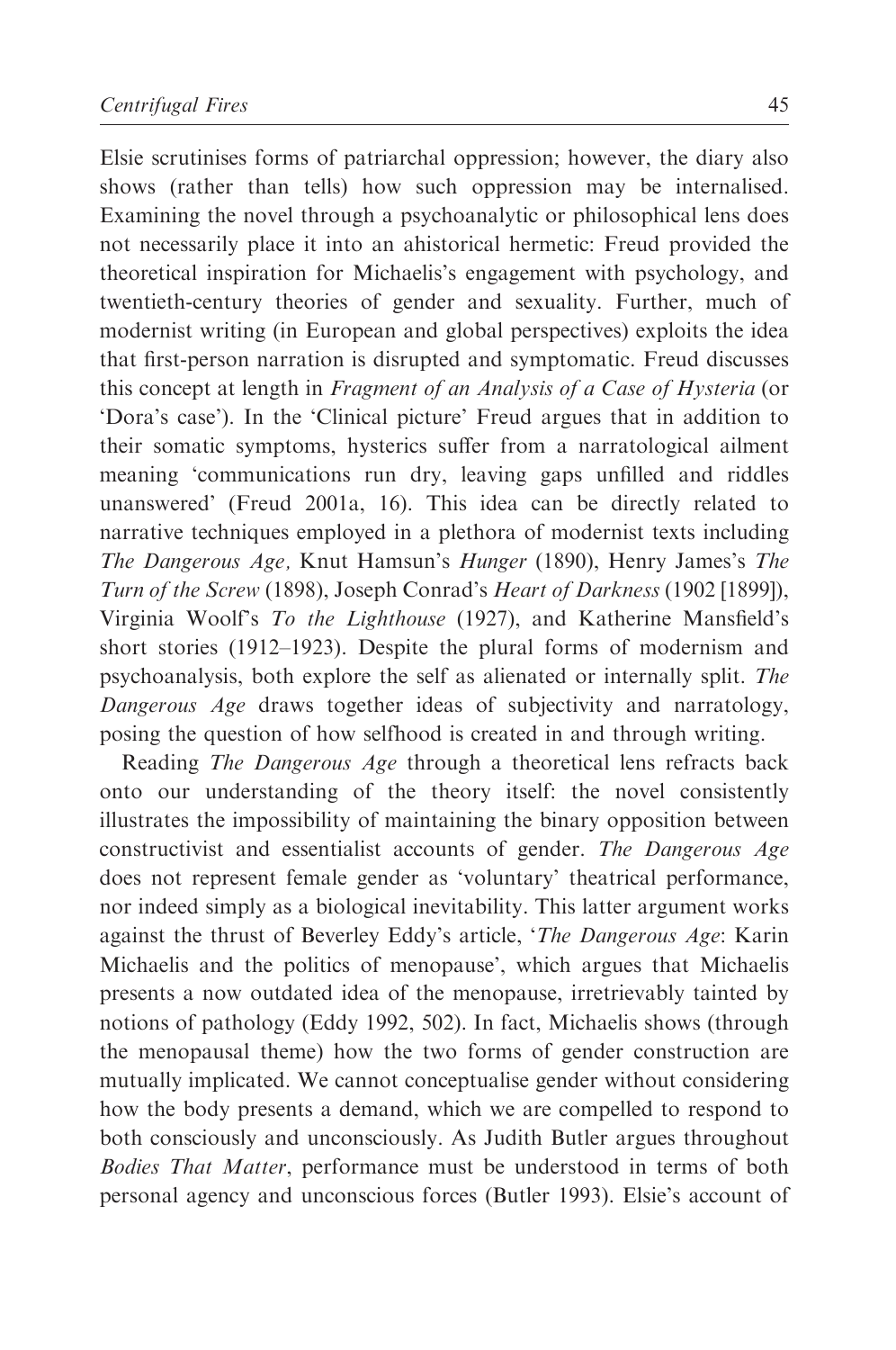her childhood presents us with a similar model: writing to Joergen Malthe, she confesses that her love of money and her narcissistic sense of self were created through a sequence of intrusive traumatic moments. This emphasis on childhood's formative power can be linked to Michaelis's own political stance: as Lassner writes, 'although she did not campaign for women's rights, Michaelis felt that women's independence could be fostered early by the parents' (Lassner 1991, 10). By stressing the novel's traumatic echoes, my analysis counters Lassner's argument that Michaelis's novel charts Elsie's coherent process of selfdiscovery (Lassner 1989, 22).

While Elsie Lindtner undoubtedly presents the reader with far-reaching social comment, her writing is also symptomatic. The structure, split between Elsie's letters and her diary, allows differing voices to emerge. Elsie's letters are analytic, self-assured, ironic and playful; her diary is alternately reflective, uncertain, hypersensitive, contradictory, pained and sensual. The fragmented narration prevents us from reading the novel in simple teleological terms. Michaelis's modernist techniques undermine the sense that Elsie's story is a *Bildungsroman*: we end – where we began – in flight, as Elsie plans to leave the white villa. The Dangerous Age plays with the possibilities of subjective dissolution by presenting us with a heroine and narrator at the brink of a bodily crisis: the menopause – ironically described as 'a pause while you reconsider men' in Margaret Atwood's short story 'Weight' (Atwood 1992, 179). Like Atwood, Michaelis exploits the fictive possibilities opened up by such a focus. Narrative is figured in terms of desire: female confession becomes eroticised, and Elsie's status as author is a key concern throughout.

The trajectory of the essay is as follows: part I presents the critical perspectives that underpin my reading of the novel, and how they intersect with the socio-historical conditions of the novel's production. While the argument as a whole works from a dialogic principle, in order to establish this dialogue it is necessary first to return to the relevant theories. From part II onwards I read the novel in detail: 'Call and response' examines Elsie's fragmented narrative in terms of performativity and the unconscious; part III, 'Bodily acts', examines the confession to Malthe, and its embedded childhood recollections through a notion of trauma; part IV, 'Centrifugal fires', analyses narrative and sublimation through the novel's recurring images of sacrifice and burning.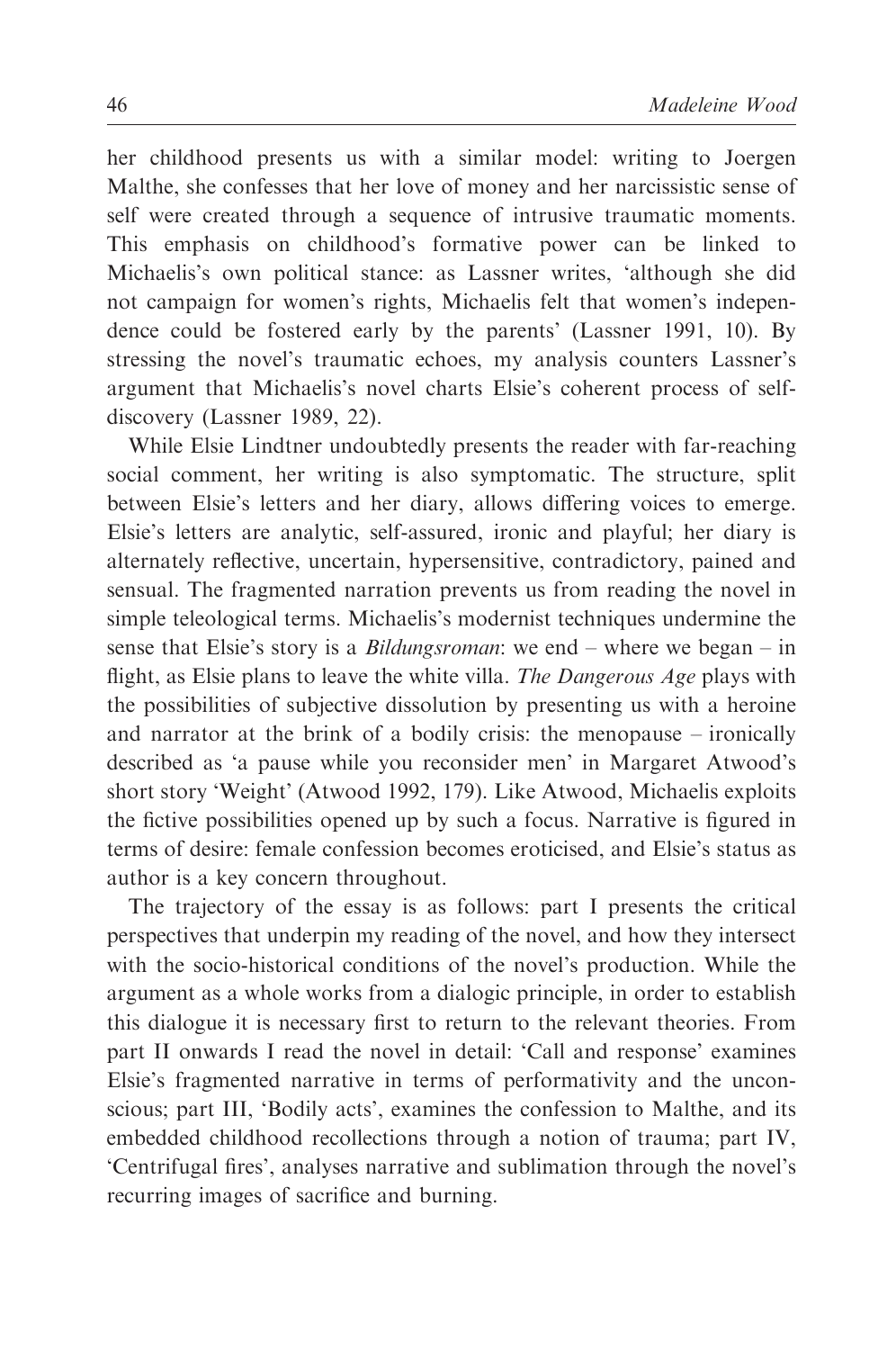#### I. Critical perspectives

Michaelis's concern with the relation between female subjectivity and sexuality (both in the novel and in her wider work) can be directly related to the emergence of sexual taxonomies, psychoanalysis and the 'New Woman' in the late nineteenth and early twentieth centuries. As Sally Ledger argues, the New Woman was both 'a product of discourse' and a lived reality (Ledger 1997, 3): testament to the 'crisis in gender relations at the fin de siècle' (p. 4). If, as Ledger argues, 'written texts are just as much 'events' as petitions to parliament' (p. 3) then The Dangerous Age must be seen as a radical intervention into the discourses surrounding femininity. Elsie is emphatically critical of the enclosure of women within patriarchy – as Lassner notes (1991, 2) – but her rebellion is not politicised, and her story is notably lacking in the kind of active social engagement that characterised Michaelis's own life (see p. 9). Her rebellion, as far as we can read it in those terms, is narratological as it is concerned with a contest over the means of representation. Reflecting on herself in autumn Elsie writes:

if I had more sensibility, and a little more imagination […] I think I should turn my attention to literature. Women like to wade in their memories as one wades through dry leaves in autumn. I believe I should be very clever in opening a series of whited sepulchres, and, without betraying any personalities, I should collect my exhumed mummies under the general title of, 'Woman at the Dangerous Age'. (Michaelis 1911, 53)

This metafictive detail indicates that Elsie – as author – is both agent and subject of this wider enquiry. As Lassner argues, *The Dangerous Age* is a significant moment in the history of women's writing; however, despite this she overstates the novel's rupture with past literatures. To claim that previous fiction had reduced female 'characterization' itself to 'courtship, marriage and motherhood' (Lassner 1991, 2) neglects the significance of protagonists such as Jane Eyre and Dorothea Brooke (to name only two) who explicitly search beyond conventional female plots (Brontë 2008 and Eliot 2008). Emma Woodhouse can also be seen as an early rebel, who attempts to appropriate the authorial privileges of matchmaking for herself (Austen 2008). Michaelis's novel therefore can (and should) be grounded by nineteenth-century women's writing, as well as placed within the context of European modernist movements.<sup>1</sup>

Elsie enters into a self-conscious dialogue with notions of gender; at the same time, the novel as a whole reframes the issue through Elsie. As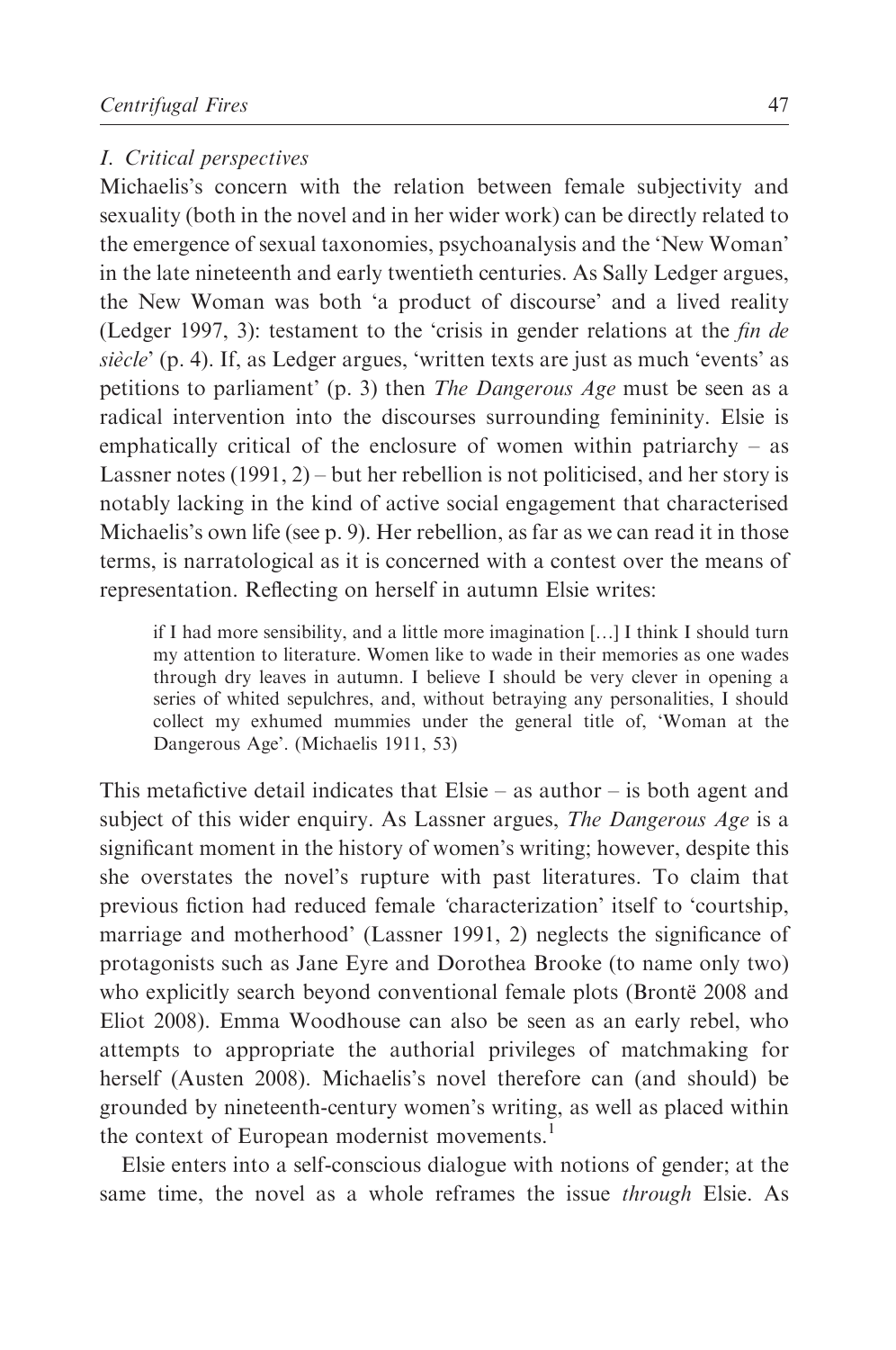Lassner shows, Michaelis was undoubtedly familiar with Freud's theories; however, where Lassner argues that Freud's sexual theories are inherently constraining and oppressive for women, I argue that Michaelis appropriates and reformulates the radical potential within Freudian thought. Despite Freud's formulation of the 'oral', 'anal', 'phallic' and 'genital' as phases in his later revisions to the Three Essays on Sexuality (Laplanche & Pontalis 1973, 35), time after time Freud negated a simplistic biological view of sexuality and sexual identity. Lassner's claim therefore that for Freud 'woman's anatomy was her destiny' (Lassner 1991, 1) is a simplification (and could – after all – be equally applied to men). Importantly, the first edition of the Three Essays (1905) emphasises autoeroticism and perversity, not anatomy. Throughout his theories and case histories, Freud argued that complex processes of symbolism, psychical displacement, trauma and seduction, engender us – men and women – as desiring subjects. Even castration – the *bête noire* of psychoanalytic feminism – is far more complicated than Lassner implies. As the analysis of Little Hans indicates, for Freud the castration complex could only be understood in relation to psychological processes such as narcissism and phantasy (Freud 2001b). The point is, then, not that certain body parts carry inherent and timeless meaning, but rather how children take on sexual identity in relation to their own (and the other's) body. This issue, debated at the time of the novel's production, lies at the heart of Elsie's confession. With that said, identifying any single narrative of gender or sexuality in Freud's writings is of course problematic, as different theoretical strands co-exist within the body of his work; we can, however, read across certain key moments. The Three Essays is a crucial text for conceptualising the relationship between the physical, the sexual and the psychological that most concerns us here. In the Three Essays Freud formulates the 'drive'  $(Trieb)^2$  as an internal force that psychically invests parts of the child's body as 'erotogenic zones' (Freud 2001e, 182). As Jean Laplanche and Jean-Bertrand Pontalis clarify, the drive is a force that lies on the 'frontier' between the mental and the physical. Freud suggests that an external 'source' of excitation is internalised and functions as a provocateur, determining the drive, and therefore both object choice and sexual 'aim' (Laplanche & Pontalis 1973, 215).<sup>3</sup>

The idea that the subject internalises an external event or excitation, which subsequently determines both physical and psychological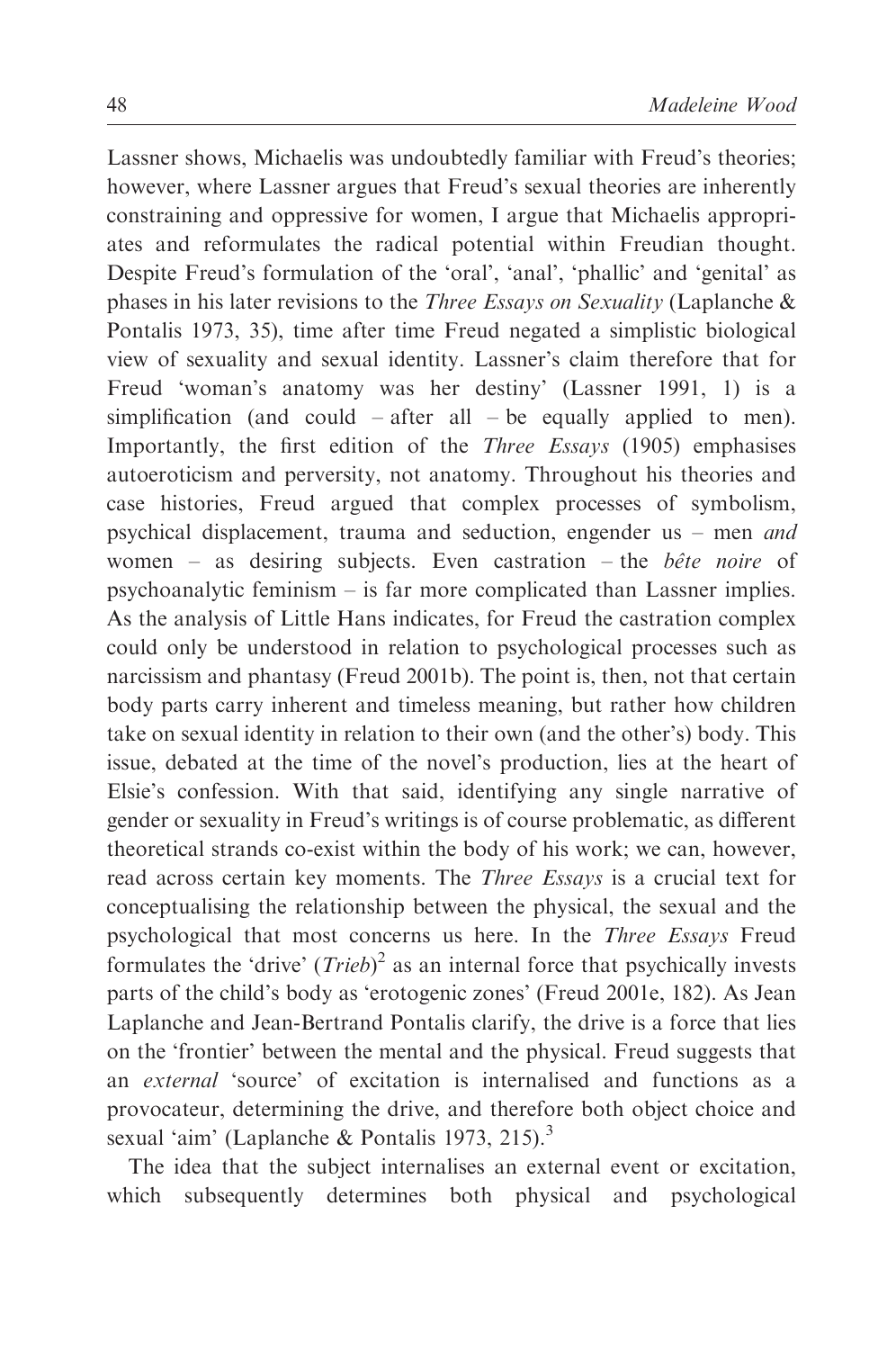functioning, is the focus for my own theoretical dialogue. This Freudian notion can be linked to Butler's discursive notion of performativity in Bodies That Matter, and to Laplanche's reimagining of Freudian trauma in his 'general theory of seduction'. Interestingly, despite its relevance to her project, Butler does not discuss the Three Essays in Bodies That Matter, and instead uses Freud's later essay, 'On narcissism: An introduction' (1914), to discuss the emergence of an 'embodied' ego. 'On narcissism' posits the subject's psychical investment in their ego as the primary moment, suggesting a shifting motion between internal–external–internal object investments. This differs from the primacy accorded to external excitation in the first version of Three Essays (Freud 2001d). Looking at these two texts together, we see Freud's continuing (if uncertain) concern with identifying the dynamic of the drive, and the processes of psychical investment that simultaneously inform sexual object choice and formulate the 'ego' itself.

Importantly, Freud's manoeuvres indicate the theoretical difficulties underlying subsequent theories of gender: namely, how to conceptualise the relationship between body, subjectivity and society, and how to position gender within, or through, this relationship. In her early work Gender Trouble: Feminism and the Subversion of Identity Butler analyses gender in terms of a reiterated social performance, explicitly countering essentialist accounts of gender and sexuality (Butler 2006). However, in her introduction to *Bodies That Matter*, she discusses the theoretical difficulty of thinking about gender in relation to a binary conflict between constructivist and essentialist accounts. This discussion openly addresses the problems implicit in Gender Trouble (1990), which tended towards a reduction of the body to a 'gendered stylisation' (Butler 2006, xiv), untempered by the necessary sense of the body as material excess, central to Bodies That Matter. Eve Kosofsky Sedgwick likewise addresses the problem of constructivist and essentialist accounts of gender in Epistemology of the Closet. For Sedgwick, as for the Butler of Bodies That Matter, this binary becomes theoretically unusable, as it is irrevocably problematised by the notion that in a constructivist model we could 'choose' our sexuality, or indeed our gender (Butler 1993, 9; Sedgwick 2008, 40–41). Both theorists argue that this idea of voluntariness is just as problematic and dangerous as the essentialist idea that gender could be identical to biological 'sex'. As Butler herself acknowledges in the preface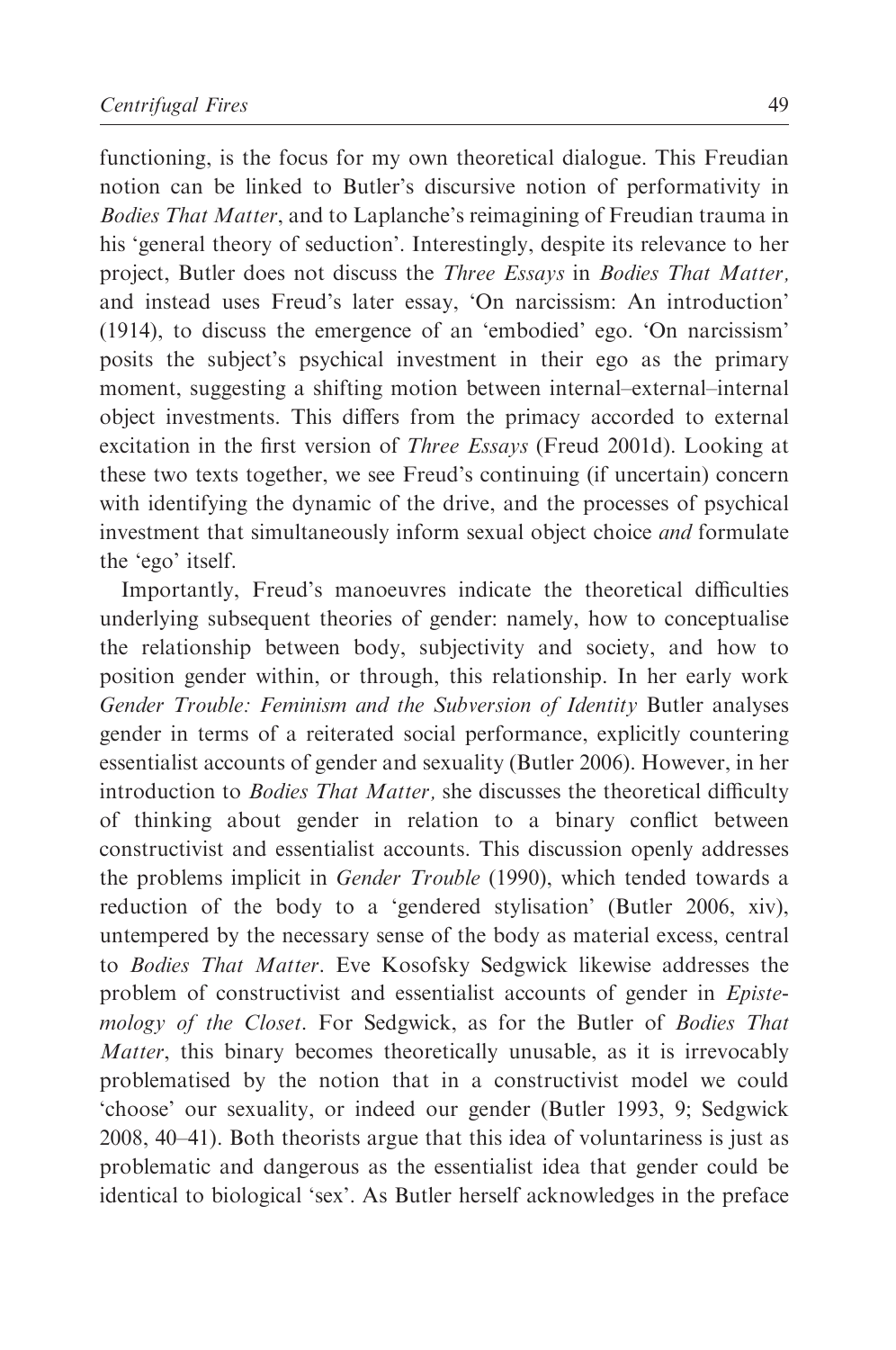to the second edition of Gender Trouble (1999), in her early work she failed to create a consistent model of how performativity could operate in relation to our internal psychological spaces (Butler 2006, xvi). She writes that following the publication of Gender Trouble 'I […] also made use of psychoanalysis to curb the occasional voluntarism of my view of performativity without thereby undermining a more general theory of agency' (p. xxvi). As this quote implies, psychoanalysis does not destroy the concept of an active agent, or a self striving for coherence, but shows how this 'self' is haunted by an internal other: the unconscious.<sup>4</sup> The manner in which the external other provokes the internal other is a key concern for Butler, as indeed it is for The Dangerous Age.

In The Dangerous Age, Michaelis plays with a comparable notion of psychical dynamism: the novel questions what comes from within and what comes from without. As in Freud's body of work, both possibilities are sustained. While Elsie's childhood history represents the traumatic internalisation of adult desire and discourse, Elsie's own theory of feminine desire ('the centrifugal fires' at the heart of the self) potentially offers us a prototype for Freud's theory of narcissism, in which investment in the self is the primary moment. As we shall see in part III, the idea of 'internalisation' is brought to a crisis point in Elsie's unsent confession to Joergen Malthe, in which Elsie reveals how her gendered subjectivity was produced in response to an external address. For both Michaelis and Butler subjectivity can only be understood in relation to the body: 'the subject, the speaking "I" is formed by virtue of having gone through a process of assuming a sex' (Butler 1993, 3). However, Elsie's childhood can also productively be read in terms of trauma. In Studies on Hysteria (co-authored with Josef Breuer [1895]), Freud formulates the 'primal scene' as the originary moment in a trauma: the repression of this scene produces a proliferation of auxiliary scenes. The temporal and symbolic relation between these 'scenes' creates the hysterical symptom (Breuer & Freud 2001, 106–124). Importantly, for Freud, a trauma could not exist as an isolated event: a trauma is always a post-traumatic disorder. The initial scene is rendered traumatic precisely because it is not felt as such at the time. Laplanche uses the temporal frame of trauma as the basis for his 'general theory of seduction'. This model of adult–child relations posits the transmission of the adult's unconscious desire – the 'compromised message' – as the formative moment in the development of infant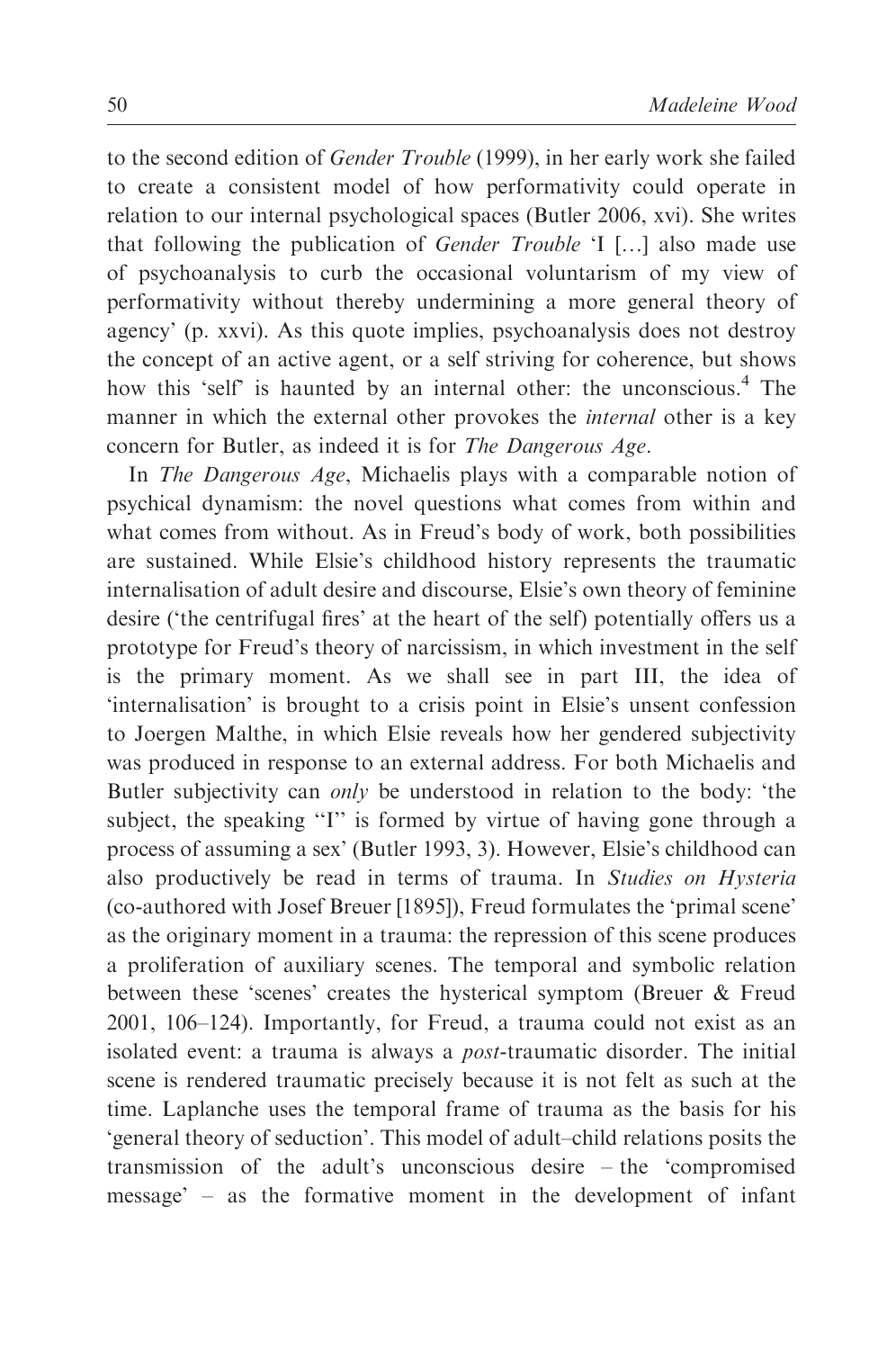subjectivity and the unconscious (see Fletcher 1999, 32). This primary moment of transmission is analogous to Freud's conceptualisation of the primal scene in Studies on Hysteria. I argue that the concept of the 'compromised message' can refract back onto our understanding of performativity: instead of emphasising the legal or punitive affect of discourse, the 'compromised message' involves what is not said, or indeed, not even meant consciously. Laplanche's 'general theory of seduction' helpfully mediates Butler's concept of discourse: for Laplanche, what is repressed and excluded from parental dialogue exerts the decisive influence upon the child's psychological development. In part III, I read Elsie's father's gift, and his silence, in terms of the 'compromised message'.

Reading across text and theory, Michaelis's novel can foreground the central issues within Freudian and post-Freudian accounts of gender. Her textual enterprise did not reflect, but self-consciously intervened in, the fields of sexology, feminism and psychoanalysis. Reflecting on this context, Michaelis's use of a menopausal narrator emerges as a powerful tool. Working on the premise that gender categorisation can only be theorised in relation to its necessary and inevitable subversion, Michaelis's representation of Elsie's voice as alternately authoritative *and* abject becomes even more interesting. In Masculinity, Gender and Identity in the English Renaissance Lyric, Catherine Bates analyses the male poetic speaker's selfconsciously abject positioning towards his beloved. Bates reads this abjection as a textual strategy, as well as a psychological demonstration: 'subordination' is read as 'insubordination' (Bates 2010, 5). Appropriating this idea in relation to The Dangerous Age, we see that the different tones of voice, and the varying narrative modes, undermine the solidity of gendered categories, while prioritising the relationship between gender and subjectivity.

## II. Call and response

The Dangerous Age plays with differing notions of performance, and at points Elsie simply appears as the consummate actress, self-consciously presenting her *coup de théâtre* to a dwindling audience. This is complicated by the novel's structure, which moves between Elsie's letters and her diary. We are granted access to Elsie's social and private selves. However, Elsie's agency is further displaced throughout the novel as she offers herself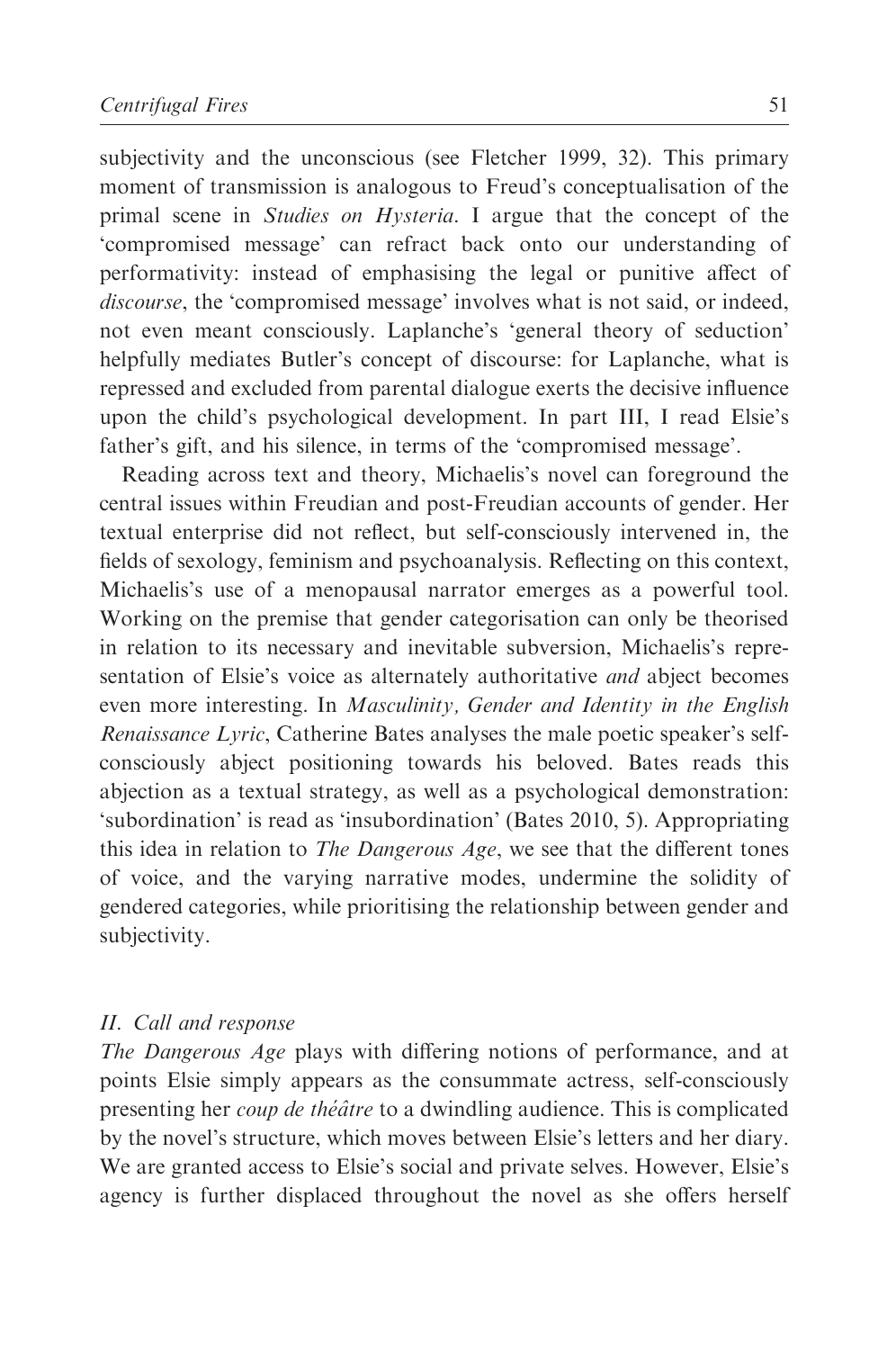different versions of the 'truth'. Her interiority is a theatrical space where she compulsively performs (for) herself: subjectivity is enacted in the public sphere and in the private theatre of the mind. Like Butler, Michaelis shows that 'performativity is neither free play nor theatrical self presentation, nor can it simply be equated with performance' (Butler 1993, 95). This psychological model is complicated by the fact that Elsie's interiority is enacted in writing: Michaelis hints at the problems and possibilities of authorship as Elsie's voice veers between dominant and abject positions.

The question of how we can give an accurate representation of ourselves to others in the light of our fundamentally alienated state of being is a key concern for The Dangerous Age. The question of accountability lies at the heart of Elsie Lindtner's story. The novel begins in the aftermath of the event. Elsie has divorced her husband and set up home on a remote island in a newly built white villa. The narrative opens with a series of letters, written by Elsie from her island retreat to the various people she has left behind: her 'dear Lillie', her 'dear, kind friend, and former husband', and finally her 'dear Malthe' (Michaelis 1911, 10–17). Cousin, ex-husband and potential lover are addressed in sequence. Each letter gives a different account of her departure from her husband and home. To Lillie she jokes seriously that she has been possessed with 'an absurd fancy', 'impossible fancy' or 'hysteria' to 'get right away from everybody and everything' (p. 11). To Richard, she claims that she was 'unsuited to matrimony' (p. 14). To her young admirer, Joergen Malthe, she frames herself as an enigma, and therefore retains her unspoken right to provoke his interest and desire: 'Call it madness, or what you will, but I cannot allow any human being to penetrate my inner life' (p. 16). She signs her name differently in each of the opening letters; to her ex-husband she simply writes her Christian name 'Elsie'; to Malthe she provocatively writes 'Your Elsie Lindtner'. Through the letters Elsie self-consciously attempts to control the world (and men) that she has left. She reinscribes herself in social space.

The letters' efficiency in controlling the world is immediately called into question when the narrative moves into Elsie's diary, which presents us with the capitalised phrase: 'LANDED ON MY ISLAND⁄CREPT INTO MY LAIR'. This is followed by a bathetic complaint: 'everything here disgusts me […] I feel lonely and without will power' (Michaelis 1911, 17– 18). The disparity between what Elsie writes to others and what she writes to herself implies that human relationships are inherently partial and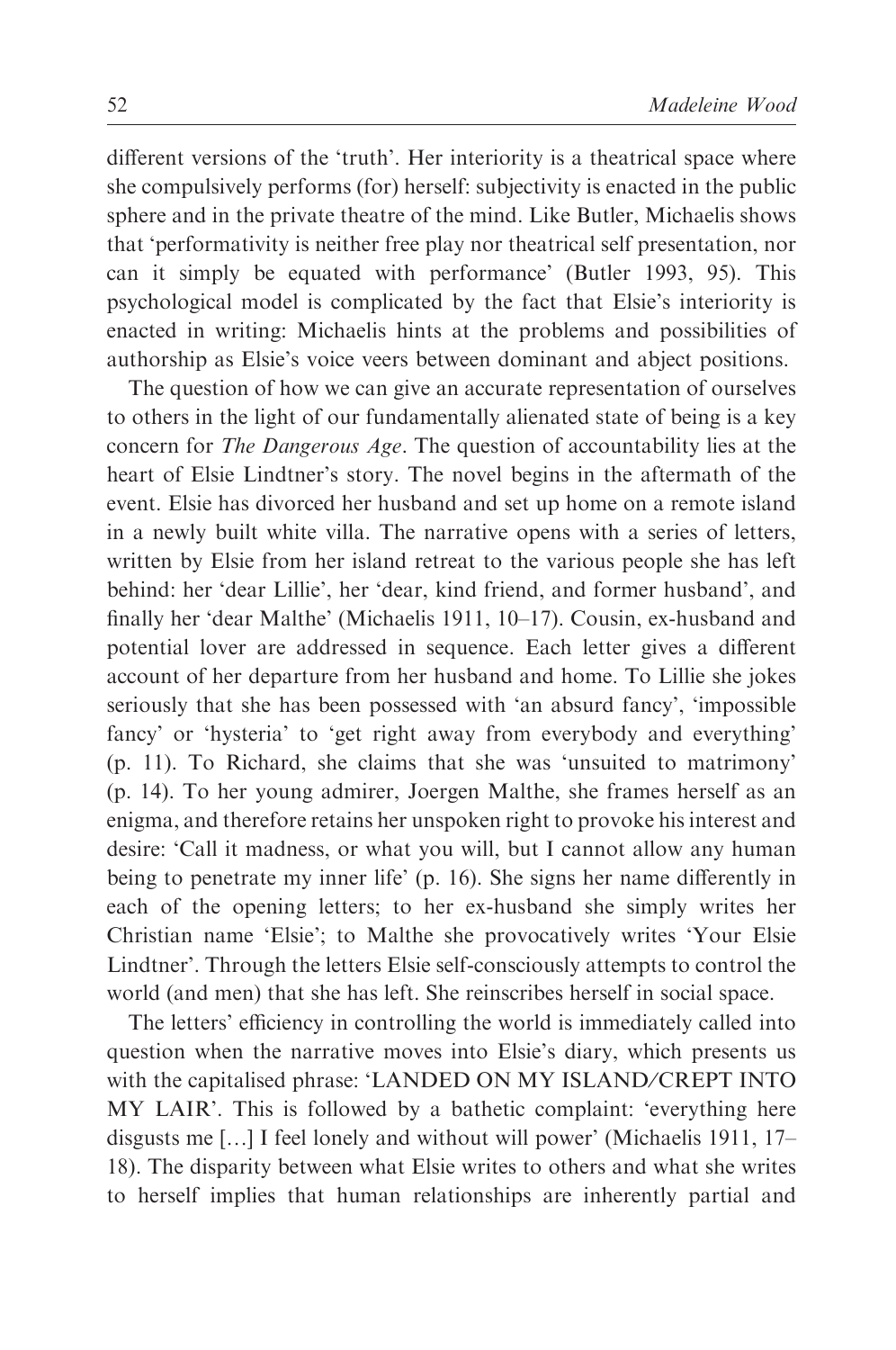flawed. However, this symptomatic reading of her voice is complicated by the letters' self-conscious intervention into gender discourses. Michaelis's structuring is thus able to achieve two things. On the one hand, the letters and diaries perform different narrative functions, and therefore represent plural female experiences; on the other, read together, they imply Elsie's difficulty in taking ownership of her own voice. The disjunctions created between the letters and the diary imply that there is no essential self to which Elsie can turn to with security, or which can be found in writing. Her diary attempts to present a confident process of self-reflection, but this process is always fragile and brittle: a hollow shell of consciousness. She is a 'slave' (p. 33) to unbidden thought:

What am I doing here? What do I want here? To cry, without having to give an account of one's tears to anyone?

Of course, all this is only the result of the rain. I was longing to be here. It was not a mere hysterical whim. No, no …

It was my own wish to bury myself here. (p. 18)

Michaelis's representation of Elsie's 'private' voice in the diary strikes a chord with Freud's comments in Fragment of an Analysis of a Case of *Hysteria* regarding the hysteric's inability – or unconscious refusal – to construct coherent personal testimony. Elsie seems unable or unwilling to explain herself, until she writes the revelatory confession to Malthe at the end of the novel (crucially never sent). Michaelis undoubtedly exploited the potential of the hysteric voice self-consciously; in her lecture tour of Germany she commented that 'a lot of what is written in the diary by this lady … is hysterical and overwrought tommyrot' (quoted in Madsen 2007, 360). The voice of the hysteric woman therefore becomes a radical modernist device, undercutting the possibility of 'realist' narrative. Elsie's 'overwrought' writing is apparent in the diary, moving between empirical analyses, to the representation of a hyperreal and persecutory present. Torp's fingernails become a source of both anxiety and annoyance, as Elsie describes their 'fashionable pyramidal shape' as 'tragic' (Michaelis 1911, 21). Time is slowed down, elongated, as if it is girding itself for an attack: 'I sit here waiting for my mortal enemy. Will he come gliding in imperceptibly or stand suddenly before me? Will he overcome me, or shall I prove the stronger? I am prepared – but is that sufficient?' (p. 21). In her article,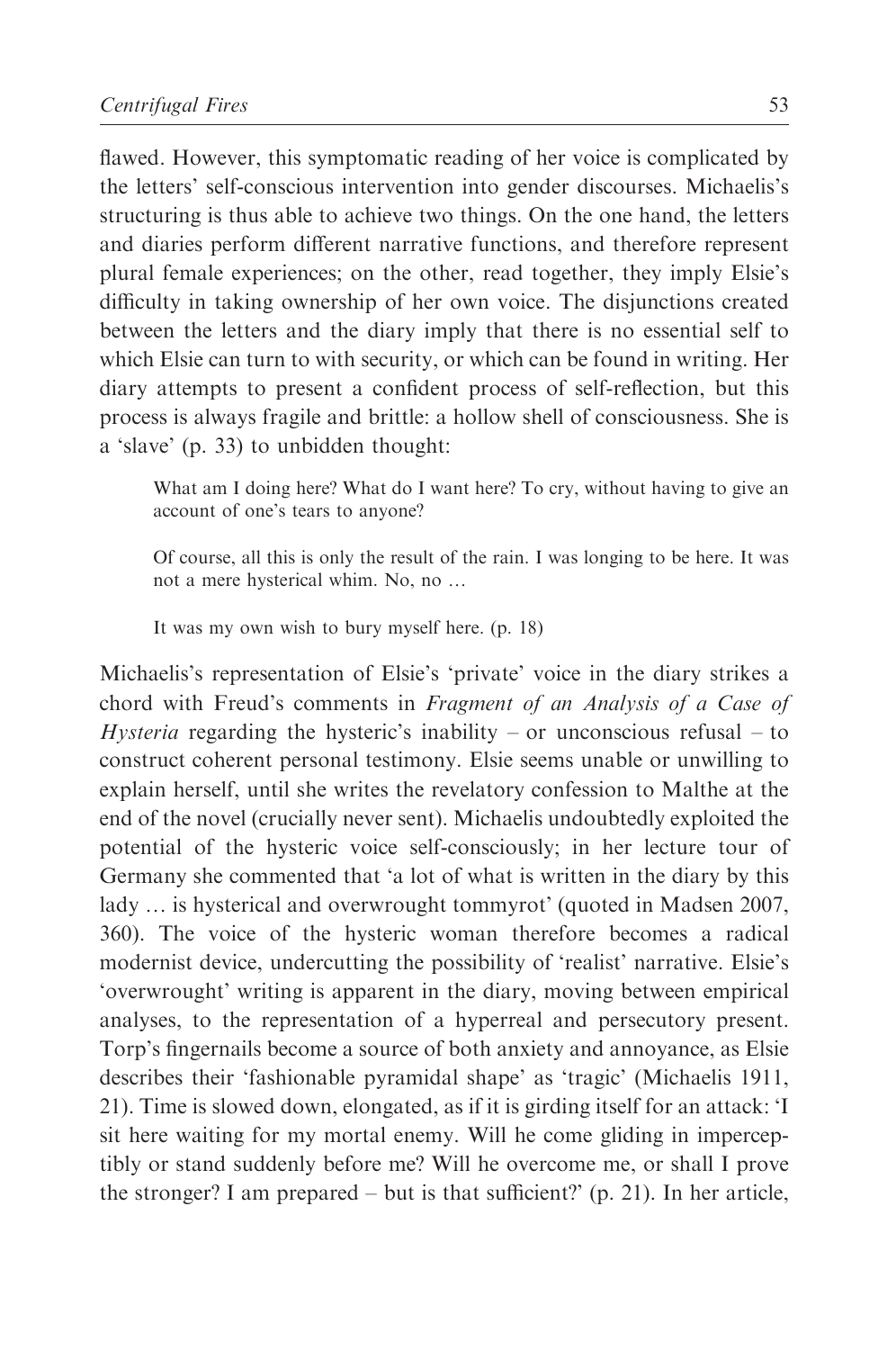'The Dangerous Age and the politics of the menopause', Eddy interprets this enemy as the menopause itself (Eddy 1992, 493); however, whilst this meaning is undoubtedly present, Elsie's language suggests not only a physical problem, but also a philosophical one. Time appears as a masculine adversary, a predator who disrupts Elsie's attempts to create a coherent sense of self through her writing.

Elsie offers us a philosophical thesis, based upon that idea that 'the human being dwells and lives alone […] And as each star runs its eternal course through space, isolated amid countless myriads of other stars, so each woman goes her solitary way through life' (Michaelis 1911, 25). In this model, the failed relations between men and women are indicative of our more general isolated condition. Despite this, and the concomitant failure of communication, Elsie persistently inscribes herself within specifically female networks in her diary. She contemplates a series of other middle-aged women, who act as reflective and refractive surfaces for her own self. Female writing therefore becomes a means through which social bonds can be reconfigured. In an extended excursus following the reported suicide of Agatha Ussing in a 'lunatic asylum' (p. 22), Elsie writes about the nature of female friendship and the possibilities for frank and open communication:

No woman speaks aloud, but most women smile aloud. And the fact that in so doing we unveil all our artifice, all the whirlpool of our inmost being to each other, proves the extraordinary solidarity of our sex.

When did one woman ever betray another?

This loyalty is not rooted in noble sentiment, but proceeds rather from the fear of betraying ourselves by revealing things that are the secret property of all womanhood. (p. 26)

For Elsie, 'all feminine confessions […] assume a kind of beauty' (p. 27). Remembering a summer party on 'a day of oppressive heat and the heavy perfume of roses' (p. 27), there is a sense of a mutual seduction as the women are 'caught in their own snares' and reveal their fraudulence to one another. Elsie claims that the female self is based on 'physical […] qualities' (p. 25) and the material reality of sensuous and sensual experience: 'We laugh, talk and act at the caprice of purely external circumstances' (p. 25). Looking back, Elsie remembers that each woman confessed that 'Not one'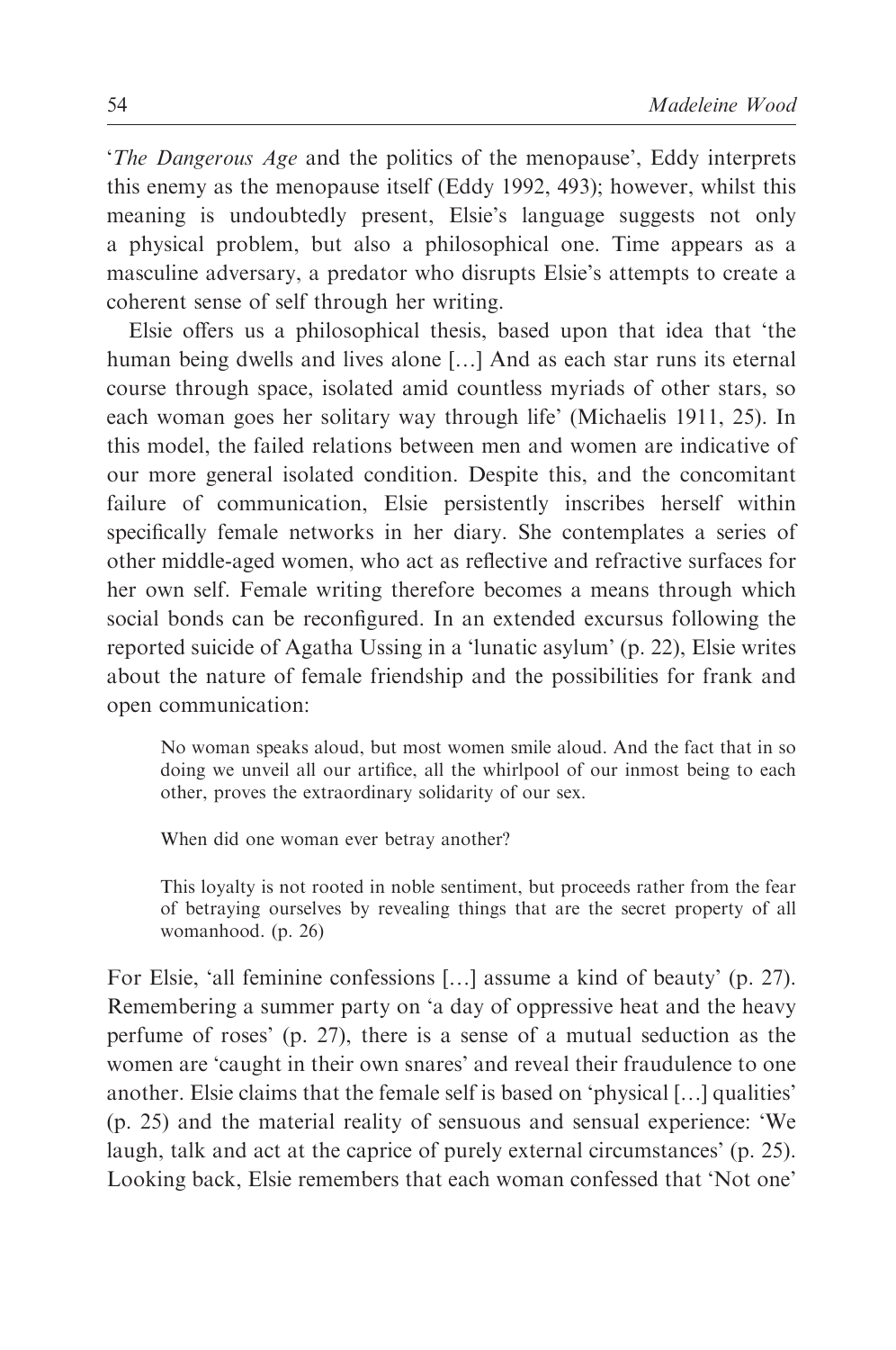of them 'ever cried because of some imperative inward need. Tears are nature's gift to us. It is our own affair whether we squander or economise their use' (p. 28). What is particularly striking about Elsie's description of this claustrophobic summer party is how the confessions become the means through which desire circulates amongst the women: caught in their own erotic 'snares', the female confessional becomes unwitting flirtation. I return to the radical potential the novel accords to the female voice in part IV, in which I analyse the relationship between Elsie and Jeanne. It is, however, important to note that despite her feminised aesthetic, Elsie never confesses anything to other women herself, and it is only with Malthe that she feels the need finally to give an account of herself.

Elsie views herself as a performer. The opening letter to Lillie resonates with the language of theatrics. Elsie describes her final garden party as a 'kind of ''farewell performance''' (Michaelis 1911, 11), and offers up a vision of herself as a kind of social mannequin. Anticipating Lillie's question as to what she will 'do with' herself alone on the island, she writes, 'Well, dear Lillie, I have not left my frocks nor my mirror behind me' (p. 13). She envisions herself as both a graceful actress upon an empty stage, and as an admiring voyeur of her own performance. Feminine identity emerges in this context as a masquerade, or 'drag', an ironic taking-on of gender. However, Elsie's comfortable conviction that she herself controls her gendered performance of self is brutally undercut. In her initial renunciation, Elsie has been unable to accept in advance that she will not have an audience present to validate her performance; in her diary she writes that she is 'horrified at the quantity' of clothes she brought to the island: 'They are of no use or pleasure now' (p. 18). Elsie writes later that 'just as one arranges the scenery for a tableau vivant, I prepared my ''living grave'' in this house' (p. 49). Elsie retains the props for her feminine performance – her clothes and her mirror – but these swiftly become a source of acute anxiety when divorced from their social, gendered, context. Despite the physical absence of men in the white villa – a gardener is introduced later but is the cause of an almost pathological anxiety (Michaelis 1911, 59) – male figures are structurally present throughout as objects of fear or longing. Importantly, the novel does not endorse Elsie's analyses of gendered relations wholeheartedly. Elsie categorically fails to interpret the two men in her life correctly, and her theory of subjective isolation is painfully enacted in her own life. As Eddy points out, Michaelis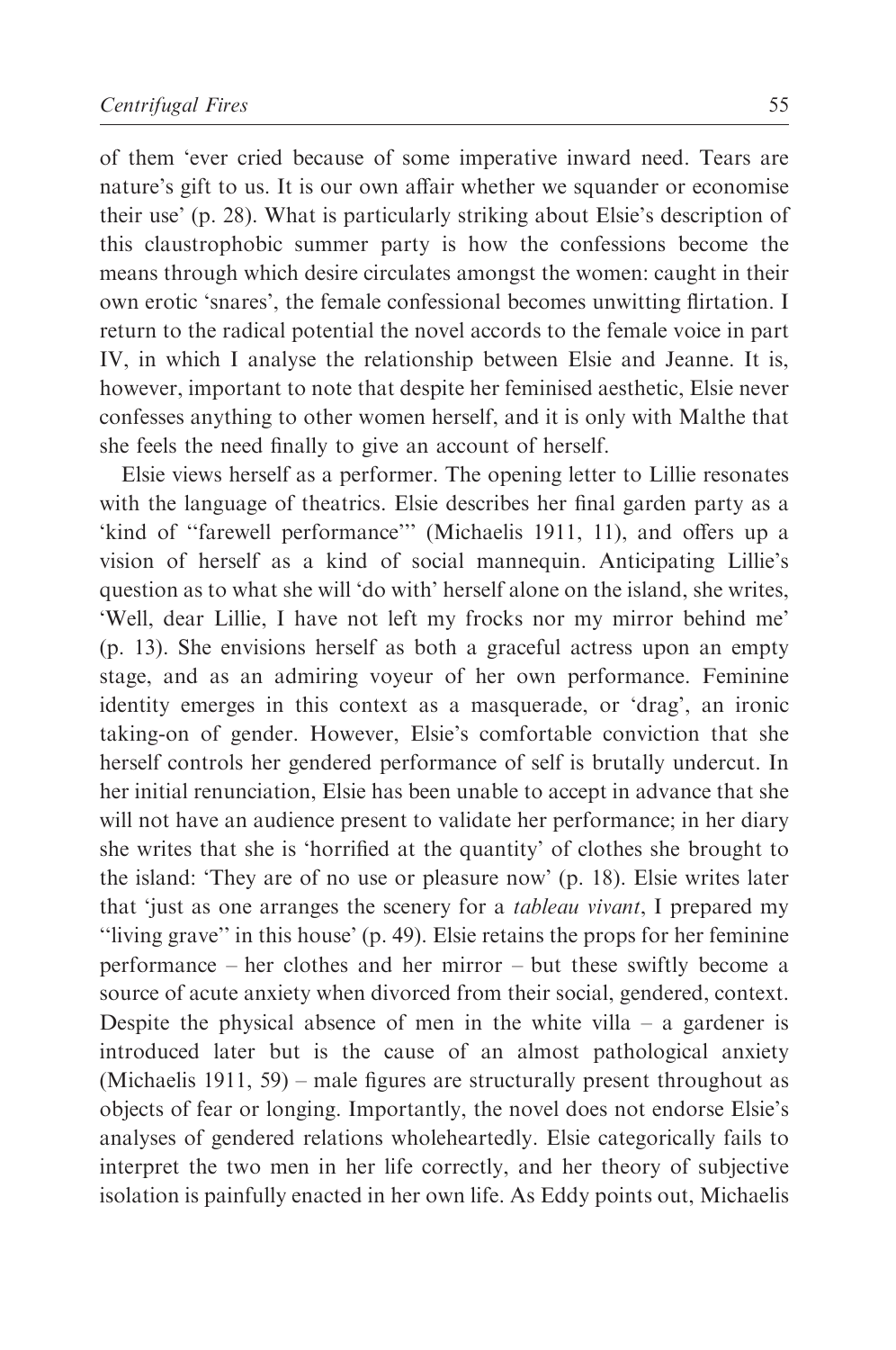undoubtedly believed that the menopause was a debilitating period in a woman's life (Eddy 1992, 501). Significantly, however, it is Elsie's debilitation (her inability to continue living in a society that repels her) that enables the novel's anatomisation of women's place within early twentieth-century society. In Freudian terms, the hysteric may indeed 'act out', but they act out a psychological truth.

### III. Bodily acts

The island retreat, the white villa, becomes an externalisation of Elsie's own being: her shell. It is, however, a masculine production, built using the legacy Elsie received from her elderly admirer Von Brincken, and designed by Joergen Malthe. Malthe's artistic gaze frames Elsie's retreat, and her negated desire for Malthe is therefore inscribed within the fabric of the building itself – as is Von Brincken's formative role in Elsie's development. As the details surrounding the construction of the white villa imply, the external other is internalised: an intrusive and persistent presence. As we see in Elsie's final confession to Malthe, The Dangerous Age explicitly posits the address of the other as the formative moment in the construction of gendered subjectivity. The confession to Malthe is unique, as it is here that the question of child development is foregrounded. Elsie presents her own 'case history', (psycho-) analysing the formative impact of her childhood. However, what she elides, or passes over, remains provocative. Elsie is both subject and analyst of her own history. By presenting the reader with Elsie's 'case' Michaelis encourages the reader to think about gender in terms of psychological and childhood experience. Further, Michaelis exploits this textual mode, not only to reinforce the novel's engagement with contemporary ideas of psychology and gender, but also to question implicitly the status of autobiography. The issue of who speaks and who listens is of concern throughout the novel, and in this context it is critical that the confession remains unsent. Throughout her non-relationship with Joergen, Elsie attempts to retain authorial authority: she fiercely protects her right to define the parameters of their knowledge and desire.

Reading Elsie's 'case' in relation to the theoretical discourses outlined previously, we can interpret her childhood in terms of both trauma and performativity. It is defined by two significant losses, which (by her own account) initiate her subjectivity and a process of compulsive repetition.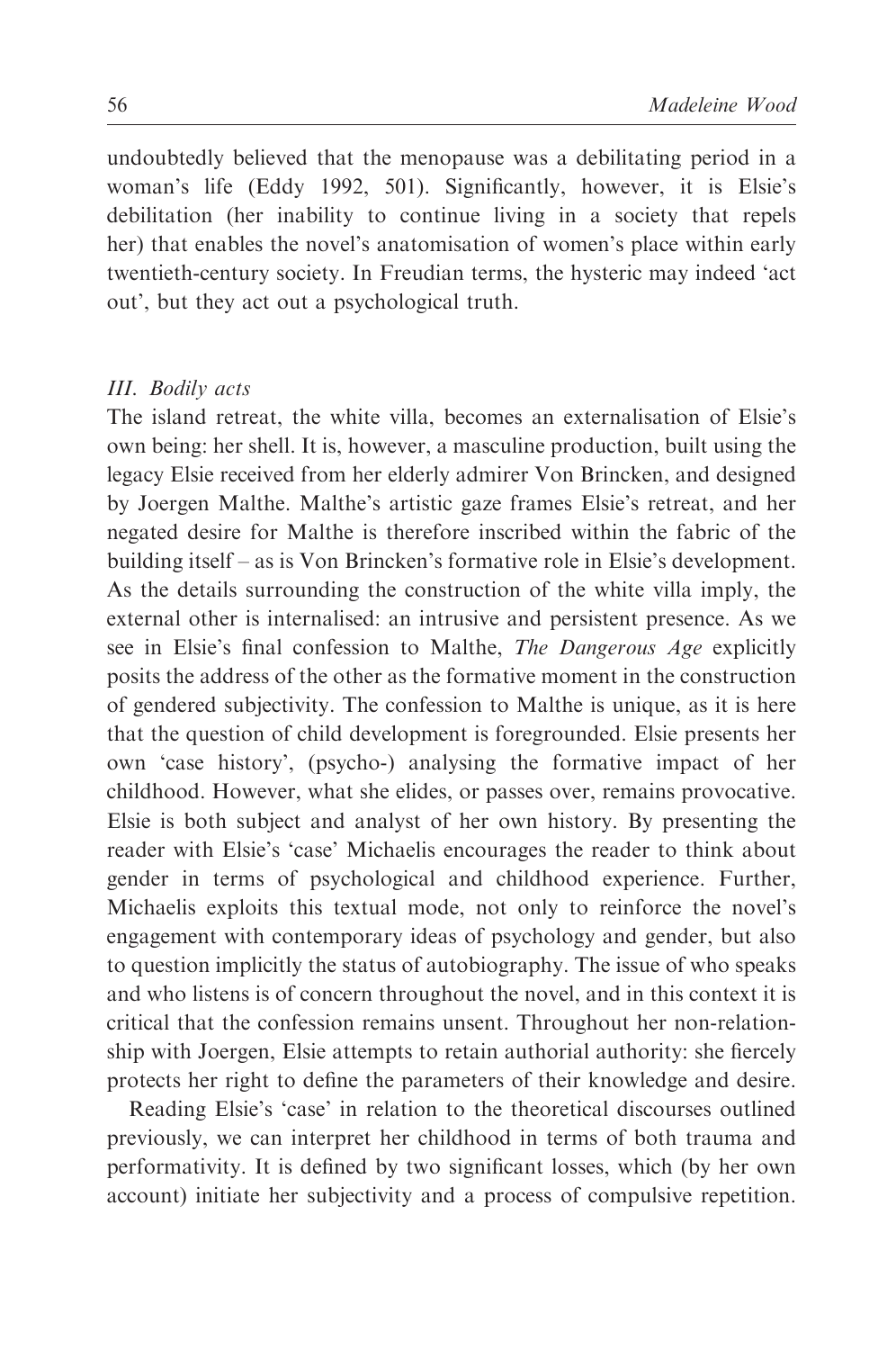We are told at the beginning of Elsie's unsent letter that when she was a young girl, her 'widower' father lost both his fortune and reputation (Michaelis 1911, 72). The absence of the mother is entirely silenced by Elsie, but is nevertheless undoubtedly significant in a novel that deals so explicitly with women and the power of the female voice. As a consequence of her mother's death, Elsie is left to the mercy of her nursemaid, who, as we shall see shortly, provided her with a dubious, and decisive, sexual education. $<sup>5</sup>$  In Freudian terms, we can posit the death of</sup> Elsie's mother as the repressed primal scene: the scene (itself not represented and suppressed from the narrative) provides the psychological and narratological dynamism for what follows. In the wake of her doubled loss, Elsie's identification with her father's financial catastrophe becomes compulsively (and in her confession is self-consciously recognised as) neurotic. Her response to the loss of her fortune is melancholic, as she belatedly attempts to protect the beloved object – the money – from harm. Money takes the place of familial love. The child Elsie compulsively attempts to make reparation for her losses by catching hold of something tangible, and money becomes fetishised in her imagination: 'I sometimes buried a coin that had been given me – as a dog buries his bone' (p. 72). As a result of the mother's absence, the maid becomes the formative figure in Elsie's childhood development. Whilst Elsie had (crucially under the maid's guidance) already learned to value money, she tells Joergen that it was at school that she first realised that she could occupy a profitable place within a socio-economic structure:

I was sent to school. A classmate said to me one day: 'Of course a prince will marry you, for you are the prettiest girl here.' I carried the words home to the maid, who nodded her approval. 'That's true enough,' she said. 'A pretty face is worth a pocketful of gold.' 'Can one sell a pretty face, then?' I asked. 'Yes, child, to the highest bidder,' she replied, laughing. (p. 73)

Elsie's desire to be an object of desire within a financial economy is created by the classmate's adoration, and the maid's confirmation, and she writes that 'From that moment I entered upon the accursed cult of my person which absorbed the rest of my childhood and all my first youth […] the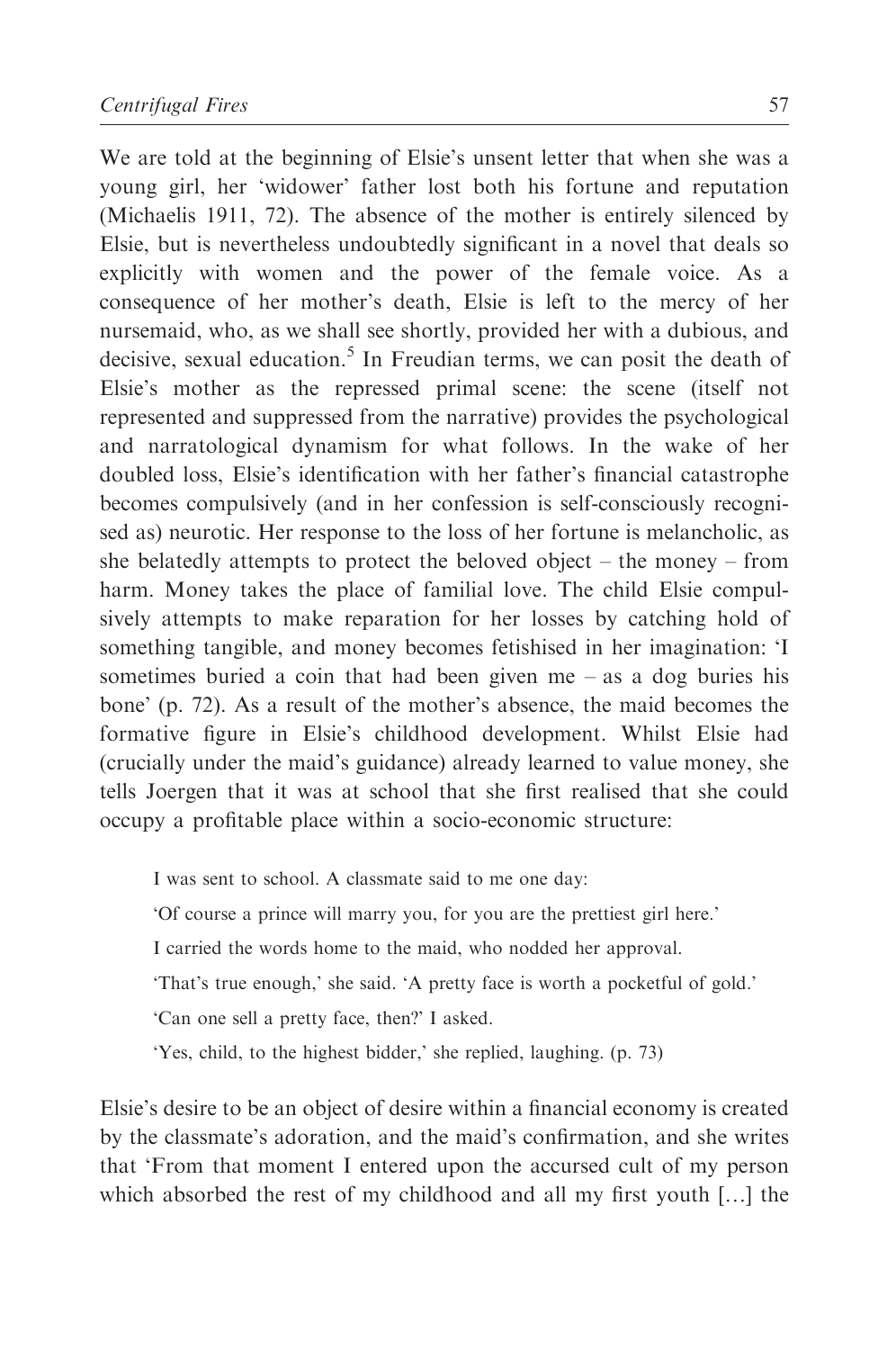thought of money was like a poison operating in my blood' (p. 73). In Freudian terms, the maid's dubious words operate as the secondary scene in a trauma (following the primal loss of the mother, and the concurrent loss of the father's money); however, it can also be read productively in terms of Butler's concept of performativity. As this episode shows, Elsie's status as a gendered subject is a response to an external address. She 'carries' her classmate's words home like a delicate, precious, objet d'art: the words are alien, requiring further validation before they can be taken in and digested. The classmate's adoring words occlude social narrative within fairy tale, whereas the maid reiterates the basic point. She strips the fairy tale leaving a brutal fact: women act as prostitutes in the marriage economy. The mode of the maid's interpellation has striking similarities with Butler's theory of performativity, extrapolated in *Bodies That Matter*. Butler defines performative acts as follows:

Performative acts are forms of authoritative speech: most performatives, for instance, are statements that, in the uttering, also perform a certain action and exercise a binding power […]. If the power of discourse to produce that which it names is linked with the question of performativity, then the performative is one domain in which power acts as discourse. (Butler 1993, 225)

Butler appropriates Louis Althusser's hypothesis that the subject is 'socially constituted' by the 'call or address' of the police (p. 121). However, throughout *Bodies That Matter*, Butler emphasises the excessive quality of this 'call', arguing that 'the performative, the call by the law which seeks to produce a lawful subject, produces a set of consequences that exceed and confound what appears to be the disciplining intention motivating the law' (p. 122). The maid complicates her meaning as she laughingly addresses the child: the laugh destabilises the message, and propels an unanswerable enigma towards the listening child. To the adult Elsie the 'contemptible comedy' (Michaelis 1911, 76) of gendered relations is all too apparent: she retrospectively acknowledges and translates the laugh, although perhaps too late. As the confession to Malthe reveals, Elsie is constituted by the gendered 'law' represented by the maid's interpellation: her 'I', her sense of herself as an individual agent, is brought into being through this address, despite the fact she enacts her agency by following the maid's dictum. However, there is a disjunction between cause and effect played out over time, as Elsie finally cannot fulfil the role of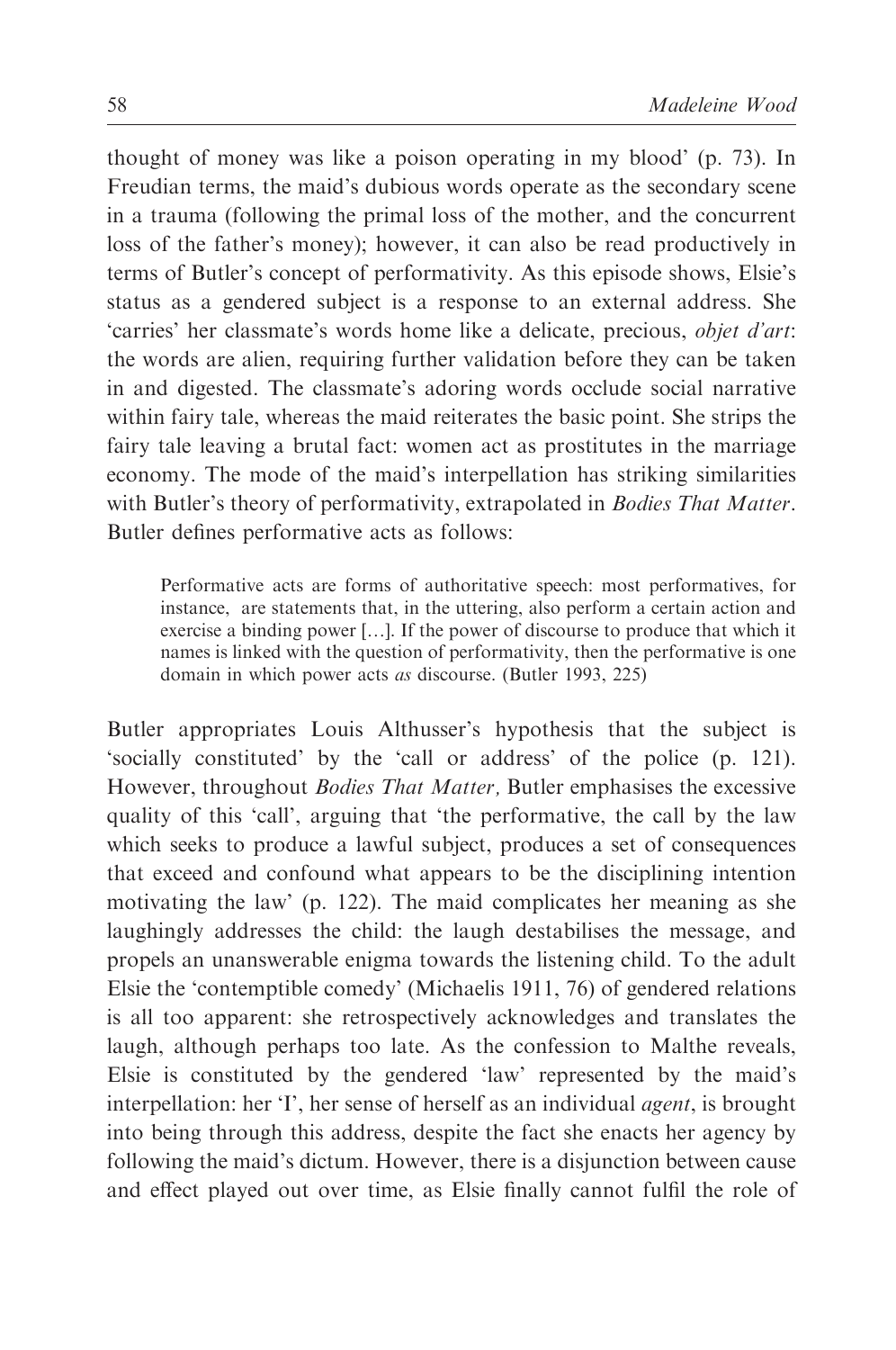either wife or lover. This inconsistency is not only built into the operation of a performative utterance in philosophical terms, it is also a direct consequence of the *fin de siècle* milieu of Elsie's childhood and early adulthood.

The maid's words could not, after all, express a unilateral all powerful Law, which has an abstract 'presence' irrespective of its historical manifestations. As Butler states, femininity is a 'forcible citation of a norm' (Butler 1993, 232) not the enactment of a timeless phallic Law. In fact, throughout Bodies That Matter, and specifically in her critique of Jacques Lacan ('The lesbian phallus and the morphological imaginary' [pp. 57–91]), Butler shows that the law can only be understood in terms of iterability, writing that 'There is no power that acts, but only a reiterated acting that is power in its persistence and instability' (p. 9). In the fin de siècle context of Elsie's childhood, the maid's words denote a truism, represented as inadequate for women in the literature of the period. Henrik Ibsen is a key figure in this context: in A Doll's House (1879) Ibsen implied that femininity is assumed in response to a masculine demand (in Nora's case, her father's and then her husband's), and is not only a performance, but also a dangerous masquerade. As Nora recognises in act III of the play, this performance has the potential to crush the female self, even whilst it brings it into being: telling Torvald that, 'I lived by doing tricks for you […] I have been your doll wife just as at home I was Daddy's doll child. And the children have been my dolls' (Ibsen 2008, 80). A similar recognition surfaces intermittently throughout Elsie's narration in The Dangerous Age, but is only made explicit in her confession. The representation of personal agency in The Dangerous Age (and indeed in Ibsen's A Doll's House) can be related to Butler's argument in Giving an Account of Oneself, in which she proposes (in reference to Foucault and Laplanche amongst others) that our alienated state of being engenders us as ethical agents. Butler argues that personal responsibility emerges in response to the need to address the other, writing that 'the very terms by which we give an account, by which we make ourselves intelligible to ourselves and to others, are not of our making' (Butler 2005, 21). Analysing Elsie's childhood history in reference to Butler's theories not only enriches our understanding of Michaelis's engagement with psychology, but also returns us to the question of verbal empowerment interrogated throughout The Dangerous Age: the way in which power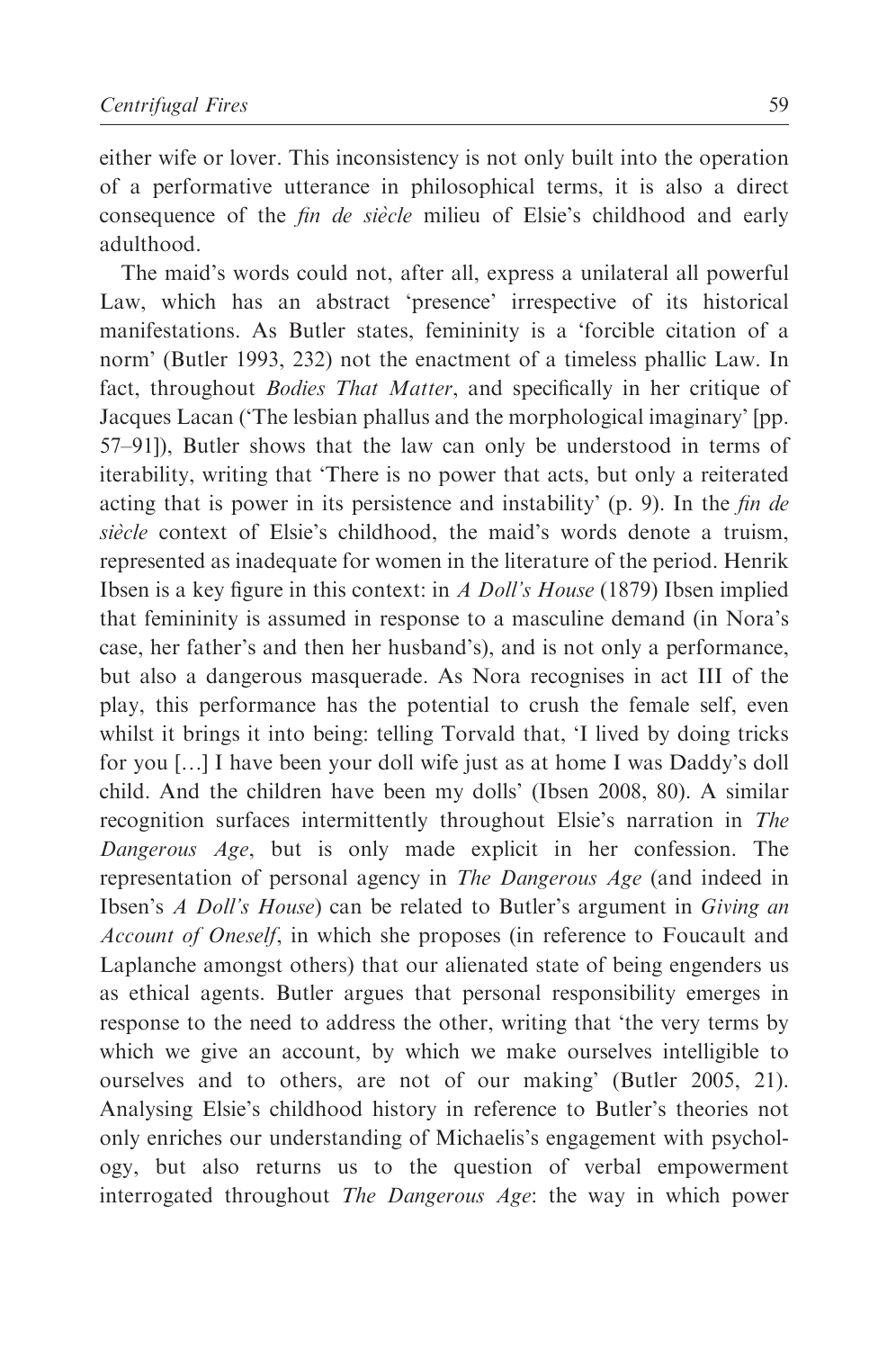operates in and through language is consistently shown to be deeply unstable and asymmetrical.

Despite his silence and abjection, Elsie's own father plays a significant role in the construction of her gendered identity. Prior to the reported scene with the maid, Elsie writes that she had never had access to a mirror:

At home there was only one looking glass. It was in my father's room, which I seldom entered, and was hung too high for me to use. In my pocket-mirror I could see only one eye at a time […]

I was surprised when I came home one day to find that the large mirror in its gold frame had been given over to me by my father and was hanging in my room. I made myself quite ill with excitement, and the maid had to put me to bed. But later on, when the house was quiet, I got up and lit my lamp. Then I spent hours gazing at my own reflection in the glass. (Michaelis 1911, 73)

Here Elsie recognises herself for the first time, but in a state of alienation, in the inverted unity of the looking glass, which produces the body as a 'delirious effect' (Butler 1993, 91). From this point on, Elsie obsessively stares at her reflection, with the voice of the maid resonating in her mind:

Henceforth the mirror became my confidant. It procured me the one happiness of my childhood. When I was indoors I passed most of my time practicing smiles, and forming my expression. I was seized with terror lest I should lose the gift that was worth a 'pocketful of gold'. (Michaelis 1911, 73)

The father's gift is not rationalised by Elsie. In the context of her growing narcissism, it has such blatant significance that the father is, paradoxically, occluded and silenced. The father's gift enables Elsie's obsession with her own appearance; however, he himself is not given voice or presence. The timing of his gift operates as an almost supernatural confirmation of the maid's words; in Laplanche's terms it functions as a 'compromised message', passed from father to daughter. The father's desire remains irresolvable, excluded from the narrative, but, nevertheless, provides the underpinning for Elsie's construction of herself as a gendered subject, which both is, and cannot be, voluntary. The maid's words – her appeal to discursive norms – can only be understood in the light of the father's enigmatic gift, and his abjection and silence.

The confession goes on to describe the consequences of these formative events. In her early teens, Elsie courts the notice of the elderly Herr Von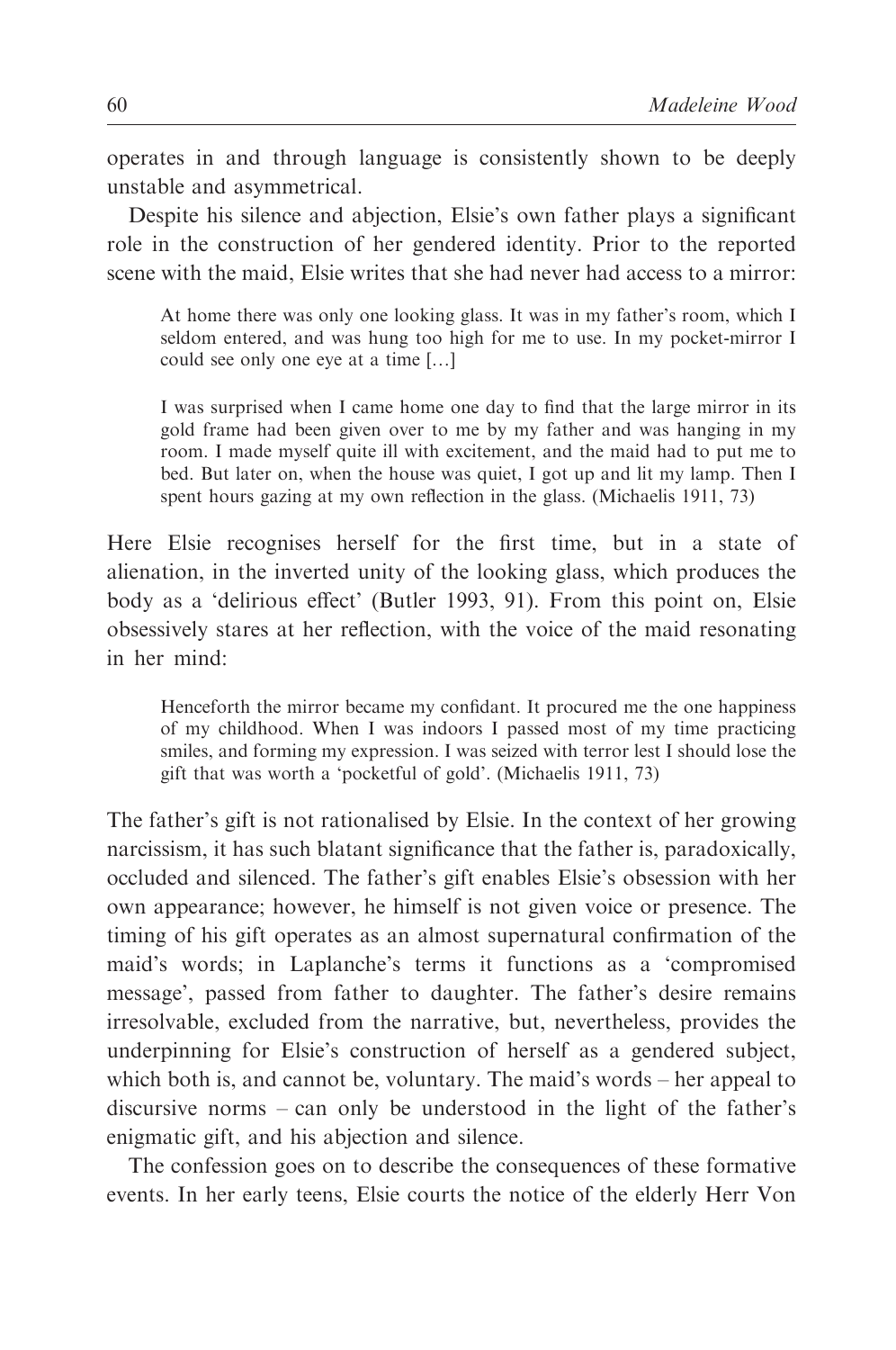Brincken, the chief magistrate. Despite her marital ambition, Elsie is unable to ignore the sense of revulsion caused by Von Brincken's proximity and evident admiration for her: at a dinner party as a young girl she felt 'the kind of discomfort that follows upon eating something unpleasant' (Michaelis 1911, 74). The feeling of disgust is exacerbated following their engagement: 'This feeling possessed me when we looked over the house. In every direction there were lofty mirrors, and for the first time in my life I saw myself reflected in full-length – and by the side of an old man' (p. 75). Here we see the collision between Elsie's precious narcissism, and the gruesome reality of who it is that loves her. When she finds that she cannot avoid flinching from Von Brincken's caresses, she returns to her beloved mirror to practice, or perform her falsehood: 'I compelled myself to stand before the looking glass and receive his caresses in imagination without disturbing my artificially radiant smile' (p. 75). She fashions herself as a doll, but her body is not so easily repressed, and it acts out the truth when she collapses under the old man's touch and the latter terminates the engagement (pp. 75–76). As in the earlier scene at the dinner table, the old man's desire is figured as something that must be taken in or swallowed by the young girl, and in Von Brincken's arms, Elsie's body hysterically acts out against the crime that she attempts to perpetrate. However, in Paris later (at Von Brincken's expense) she unequivocally reaffirms her ideology: 'I cheated myself, and betrayed my first love, which might have saved me, and changed me from an automaton into a living being' (p. 76). Elsie's language implies that the rigidity of her materialist dogma (the desire for money, and her overinvestment in her appearance) has the power to turn her to stone, into an object or thing: she writes that her 'mask was [her] smile' (p. 77). This language implies that ideology has a material existence, a bodily identity, which is both psychological and physical. She claims that her greatest crime was in burying her 'disgust' for her husband and allowing her senses to be 'inflamed' (p. 77); Richard dominated her senses and this is what granted him marital authority (p. 51).

The Dangerous Age negotiates constructivist and essentialist accounts of gender. Elsie's childhood history suggests that femininity (and in Elsie's case, her narcissism) is created in response to an internalised external demand; however, Elsie herself repeatedly argues that female bodies are hysterical and symptomatic, and links this to the compromised nature of female identity. To be female is, it appears, to be touched with illness.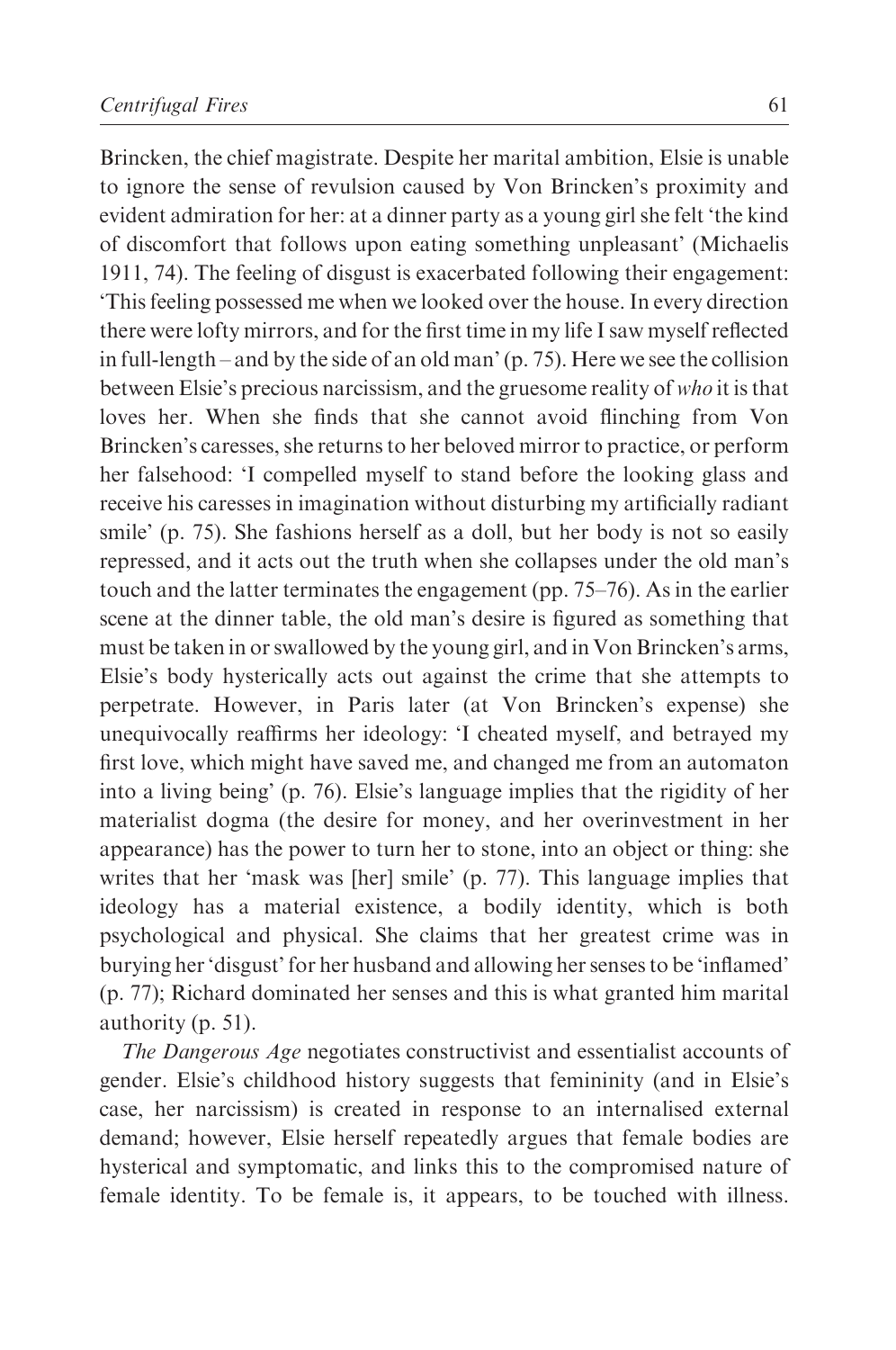However, the sense of pathology that follows from this is not necessarily a 'natural' consequence of womanhood, but is a result of patriarchy's inability to accommodate the reality of women's lived experience in the early twentieth century. When Professor Rothe discovers that his wife, Lillie, loved another man he sends her to a 'home' to be cured (p. 85): aberrant female desire is consistently treated by men as hysterical illness. Whilst Elsie does not endorse this treatment, she tacitly reveals that childbearing and childbirth make women susceptible to a whole series of illnesses that are, by implication, gynaecological and psychological. Elsie congratulates herself on avoiding these dangers, but despite this, she is herself at the mercy of the menopause. While at times the 'dangerous age' appears to consume Elsie's experience, it also grants her a new position from which to speak. The question of what the future can hold pulses throughout: do women pass through transition to reach death, or is there a new life? These questions can only be considered through an analysis of Michaelis's representation of desire.

### IV. Centrifugal fires: Desire and sublimation

The Dangerous Age is saturated with, and indeed coalesces around, images of flames, burning, ashes, consumption and destruction. Fire is representative of both female desire and female subjectivity in the novel, and burning represents creativity and nullification. The concept of widow sacrifice runs parallel to these images: explicitly mentioned by Elsie in her letter to Magna Wellmann, it appears in the novel as the social and psychological symbol of women's gendered subordination. However, by refiguring 'sacrifice' through the flame-haired Jeanne, Michaelis simultaneously uses the idea of sacrifice to reassert the potency of female desire. To appropriate Bates once more, 'subordination' is rendered as 'insubordination' (Bates 2010, 5). As Jeanne's confession to Elsie reveals, female communication is provoked by homoerotic desire. Enigmatic desire between women elicits narration.

Elsie presents a distinctive theory of the female self. She writes that 'Each woman dwells in her own planet formed of centrifugal fires enveloped in a thin crust of earth' (Michaelis 1911, 25). Reading across this symbol, we could interpret this 'thin crust of earth' as the conscious self: beneath this fragile shell is the unconscious, figured as dynamism and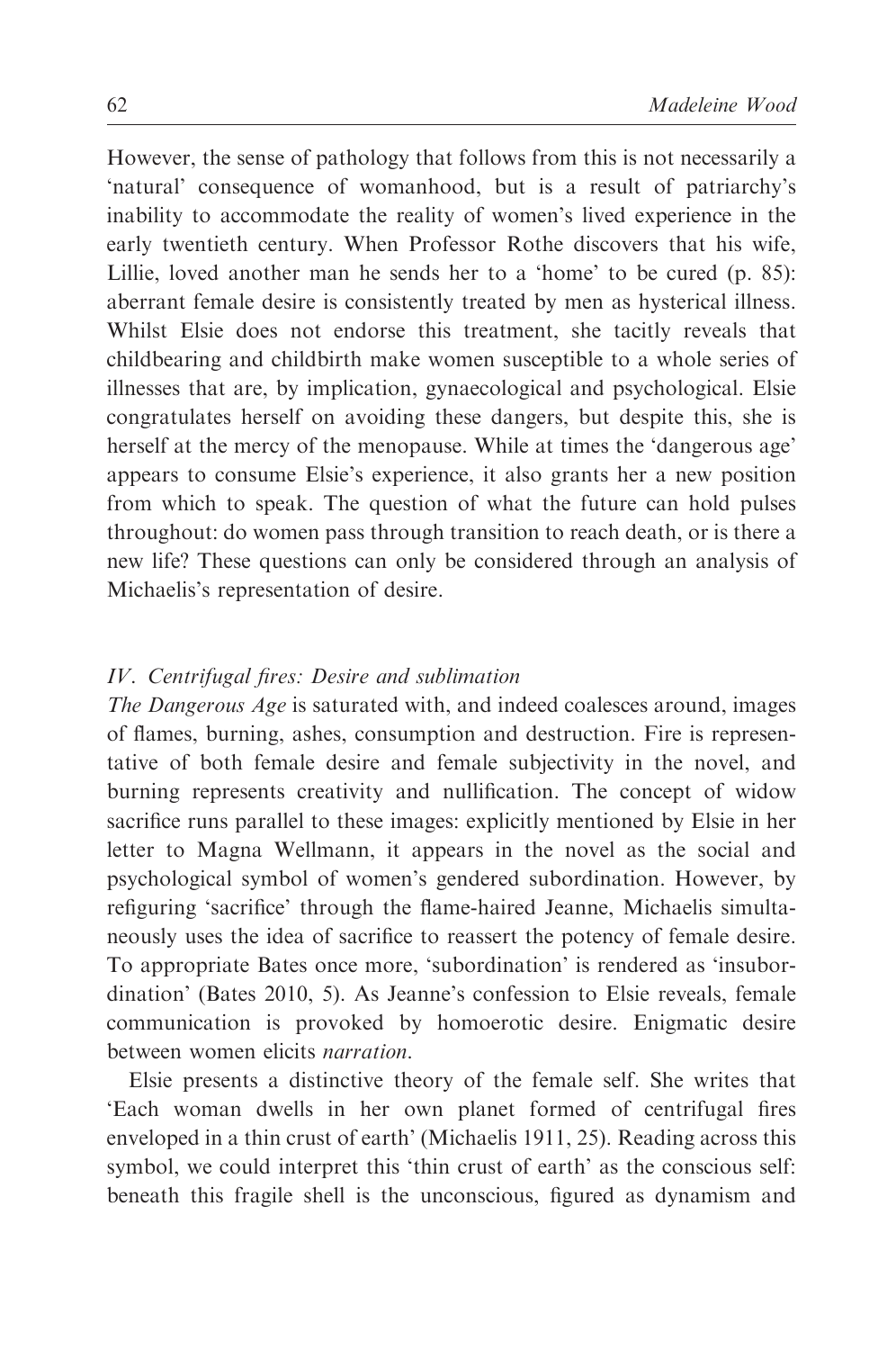desire. But we can push Elsie's planet analogy further if we remember that the earth's crust is formed from the molten mantle. The 'centrifugal fires' do not simply lie beneath consciousness: they irrupt into consciousness with a constant pushing force. The idea that 'centrifugal fires' form the 'planet' implies that the internal investment of psychological energy generates the self as a defined entity. Michaelis's psychological insight is reinforced if we remember that The Dangerous Age prefigures Freud's 1914 essay 'On narcissism: An introduction'. Here Freud writes that 'I am bound to suppose that a unity comparable to the ego cannot exist in the individual from the start; the ego has to be developed' (Freud 2001d, 77). In this essay, Freud not only discusses primary infantile narcissism, but also how the subject invests their 'ego-ideal' through secondary narcissism (pp. 94–95). As the term suggests, the ego-ideal is that version of ourselves with which we feel compelled to conform. The Dangerous Age relies on the premise that Elsie's previous ideal is rendered null and void because of her approaching menopause. As a result, Elsie is forced to re-evaluate, and reinvest, the basis for her self.

Elsie's image of the 'centrifugal fires' at the heart of the self implies that women are defined by their desirousness: desire  $-\text{ as }$  fire  $-\text{ is }$ represented as a dynamic lack that is displaced and transferred from object to object, potentially consuming that which it lights upon. As the Oxford English Dictionary reminds us, fire is not a 'thing', but 'the natural agency or active principle operative in combustion'. However, fire is not only the abstract symbol of desire, it is also a transformative force: 'burning' is bound up with sublimation, or the transmutation of desire. For our purposes here we can roughly conceptualise sublimation as the transferral of desire or unconscious fantasy into new (potentially liberating) forms, such as creativity, intellectual endeavour and the like. As we have seen, Elsie's status as a writer and author is of concern throughout the novel. The sequence of fire images implies that narration can only be understood in relation to desirousness; we speak, we write, because we want something, because we desire. Elsie's continuing right to desire as a divorced menopausal woman is therefore affirmed through her role as first-person narrator. The fire images move elegantly through the text; sitting in autumn, stripping the bark from each log, Elsie writes that the fire gives out an 'intoxicating perfume': 'The smell of burning birchbark goes to my head like strong wine. Dreams come and go' (Michaelis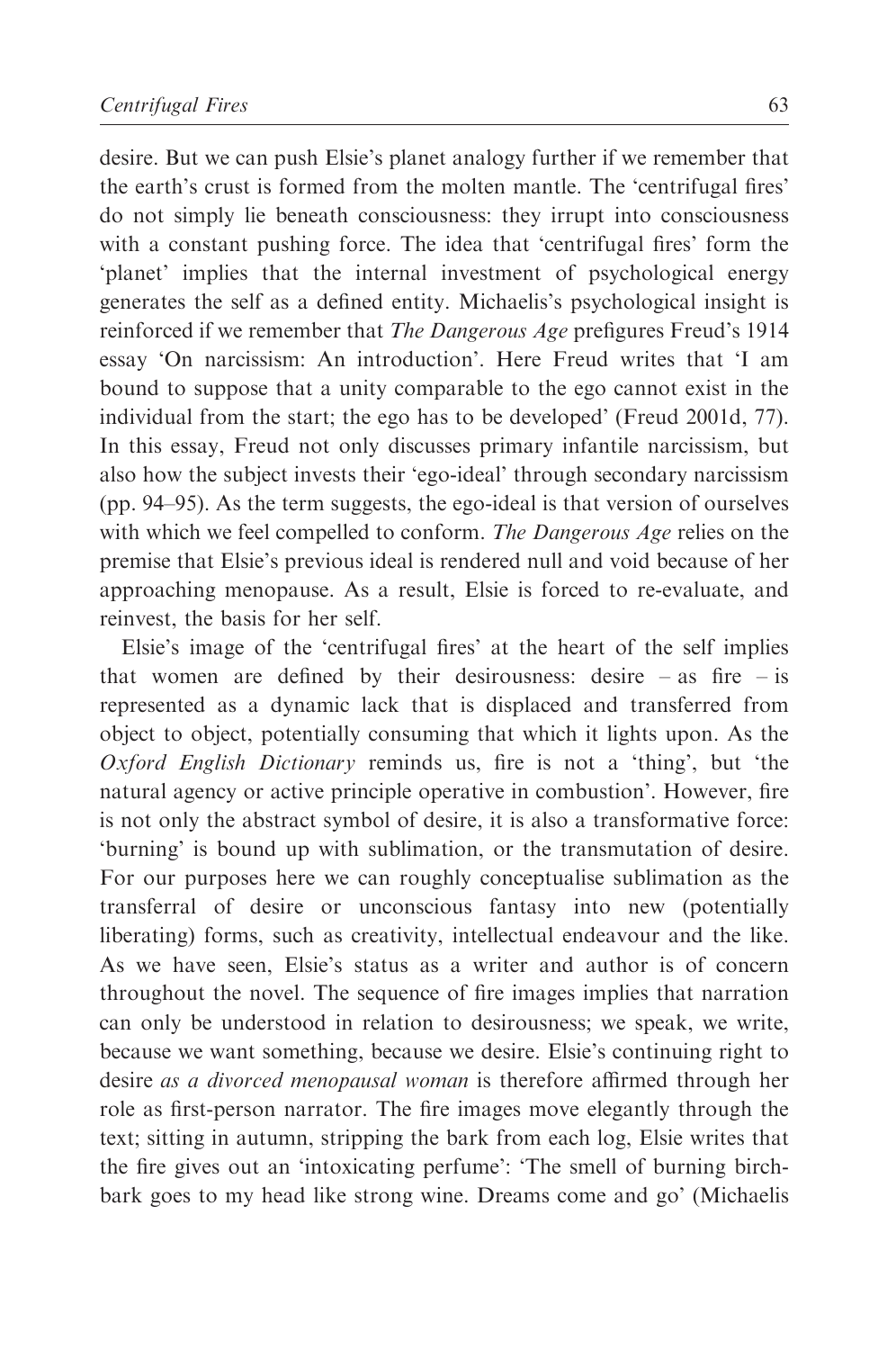1911, 29). Only two paragraphs on from this, she writes that 'Formerly my day was a crescendo of activity until the social hours were reached. Now the hours fall one by one in ashes before my eyes' (p. 29). The problematic status of her desire, fluctuating between sensuality and l'ennui, is indicated through the metaphoric and metonymic symbolic uses of fire.

Through these images, The Dangerous Age raises the question of how desire is enacted, sublimated or consumed. In Elsie's account, it is her desire and love for Joergen Malthe, and his love for her, that had the capacity to turn her into a 'real, living creature […] behind the mask' (Michaelis 1911, 77); but despite this, her 'dreams died out like fire for want of fuel' when she allowed the fear of poverty to overcome her (p. 78). Michaelis structures the novel through this repudiated and redundant desire, and Elsie's decision not to open Joergen Malthe's letter is the central event in the novel. The unopened letter initially grants Elsie a feeling of repose, but swiftly becomes a source of persecution: she plays with it over a candle flame, toying with the idea of burning it: 'Sometimes its weight makes me happy; sometimes it fills me with foreboding. Do the words weigh so heavy, or only the paper?' (p. 31). The letter becomes a magical talisman, a 'treasure' (p. 34) rather than a text:

Malthe's letter is still intact. I wander around it like a mouse round a trap of which it suspects the danger. My heart meanwhile yearns to know what words he uses.

He and I belong to each other for the rest of our lives. We owe that to my wisdom. If he never sees me, he will never be able to forget me. (p. 32)

Elsie's refusal to implement their desire is seen by her as the guarantor of its survival, both for herself and for Malthe. She preserves Malthe but denies him speech.<sup>6</sup> We could compare Elsie's treatment of the letter as a 'treasure' (rather than as a means of exchange or communication) to her burying of gold coins as a child. Both gestures are melancholic: they deny the loss of the object – whether her fortune, or Malthe himself.

At the same time, through this gesture, Elsie retains her authorial privileges of editing and narrative control: she is free to write Malthe's script. However, despite this, the letter's uncanny force is the source of anxiety; the narrative continues as Elsie bemoans the inevitable haunting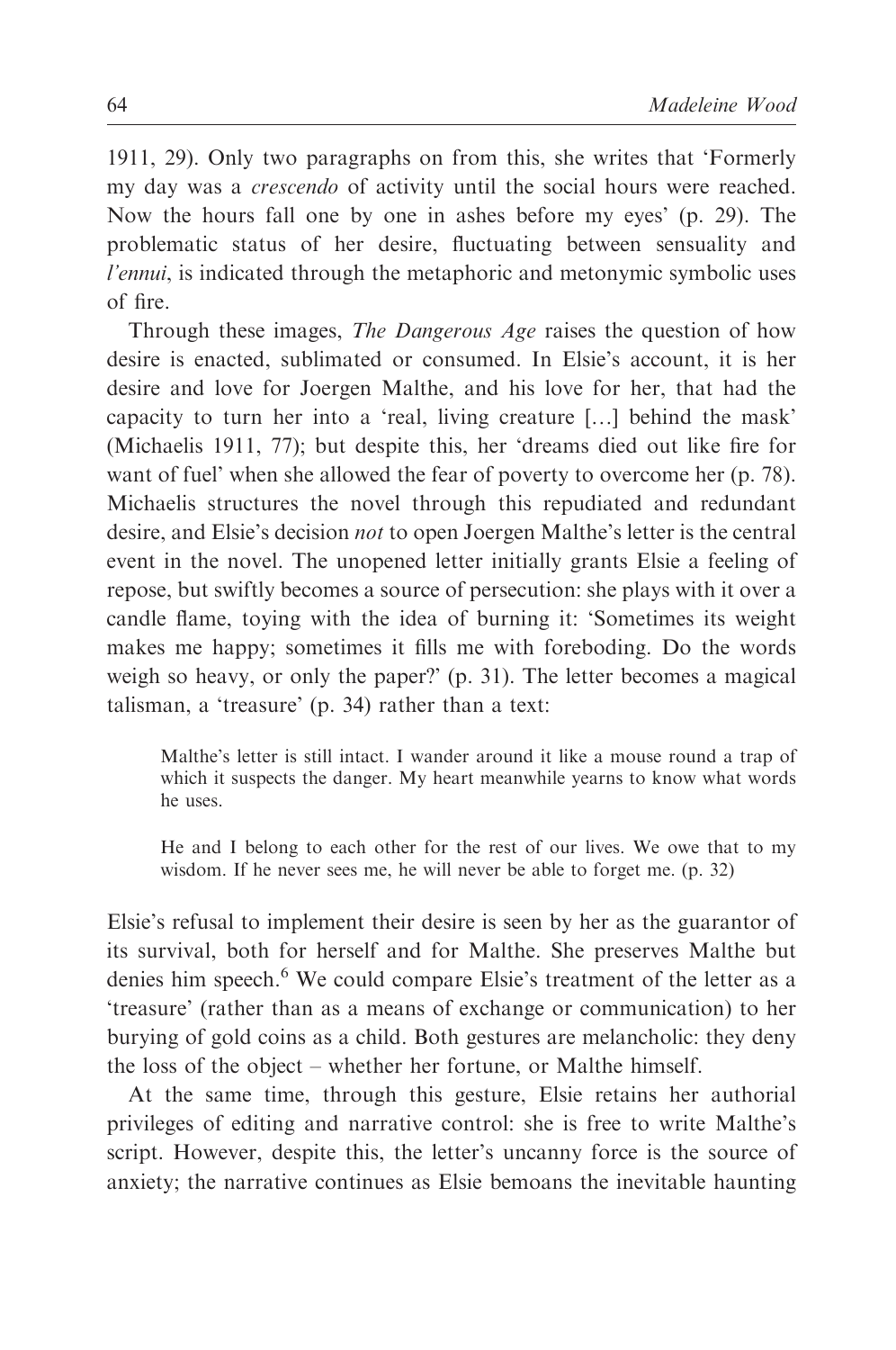of the human psyche and memories consume her (pp. 32–33). Later, in winter, perhaps inspired by the image of Jeanne's hair like a 'burning torch' against the snow (p. 45), she burns the letter:

I have burnt his letter.

I have burnt his letter. A few ashes are all that remain to me.

It hurts me to look at the ashes. I cannot make up my mind to throw them away.

I have got rid of the ashes. It was harder than I thought. Even now I am restless.

I am glad the letter is destroyed. Now I am free at last […] very often I feel like my thoughts had come to a standstill, like a watch one has forgotten to wind up. But this blank refreshes me. (p. 45)

With the destruction of the letter, desire, even time, seem to cease briefly, only to be relocated in a different form as Elsie reorientates herself to the world of the white villa and its snow-covered garden (p. 47). However, the potential moment of liberation implied in the burning of the letter is swiftly recuperated in a conservative and violent motion. On a foggy night Elsie is consumed with overwhelming anxiety, she feels 'damp through and through', and remembers childhood terrors:

I feel the same cold shivers down my back that I remember feeling long ago, when my nurse induced me to go into the churchyard. I thought I saw all the dead coming out of their graves. That was a foggy evening too. How strange it is that such far-off things return so clearly to the mind. (p. 54)

The recurrence of this uncanny childhood terror is used to undermine, even mock, the optimistic view expressed not long before that Elsie was approaching 'Nirvana': the Buddhist utopia where subjectivity itself ceases  $(p. 45)$ . Instead, the scene hints at a compulsive repetition, the inability to escape the cyclical motion of time. In the winter fog, nothingness seems persecutory: a threatening and haunted absence, peopled by childhood phantoms. Elsie's desire for Malthe is set in motion later through the scent of 'yesterday's' roses, in an image that provocatively brings to mind the women's garden party described earlier in the novel (p. 70).

In her confession to Malthe, Elsie describes herself as 'a pile of burnt out ashes' (Michaelis 1911, 79), and, as such, she identifies with the remnants of his letter: with a redundant remainder. Her desire is consumed, and her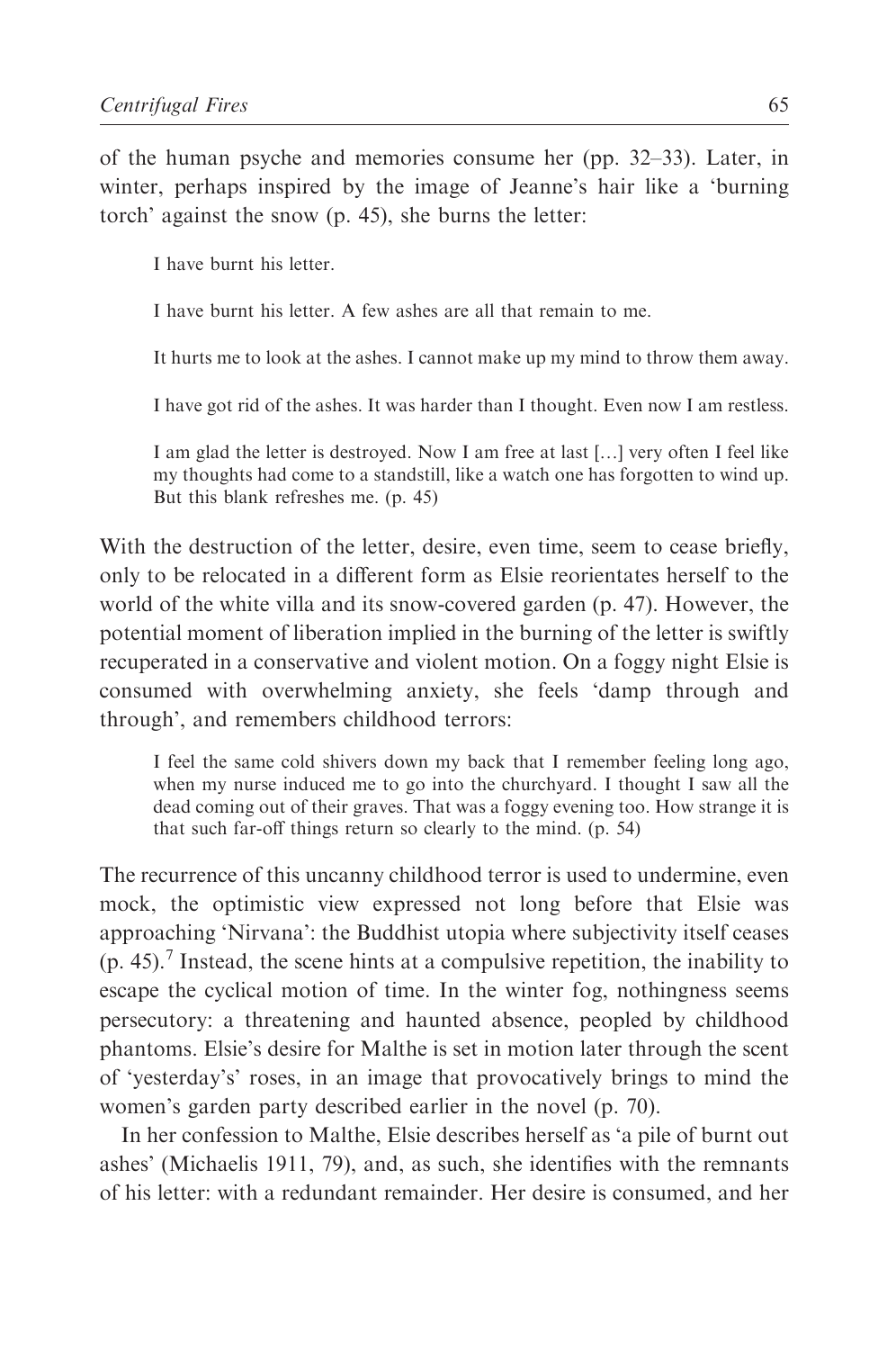self deadened. Throughout the novel, there is a slippage between textual objects and material bodies: Elsie remarks after burning Malthe's letter that 'People become like books to me' (p. 33), and this slippage is reiterated in Elsie's final letter to Richard where she writes that 'I can see from your letter that you felt some embarrassment, and blushed when you wrote it' (p. 90). The burning of Malthe's letter is like a sacrifice: a ritual murder through which Elsie attempts to ward off her own mortality. However, by burning the symbol of her *own* projected desire, she consumes herself, leaving Malthe intact and unknown. Her act implies the exhausting and exhaustive nature of desire: her sublimatory act is rendered as selfdestruction. After Malthe's visit to the island, and his rejection of Elsie, she once again denies him speech by burning his second and final letter:

I have burnt his letter unread. What could it tell me that I did not already know? Could it hold any torture which I have not already suffered?

Do I really suffer? Have I not really become insensible to pain? Once the cold moon was a burning sun; her own central fires consumed it. Now she is cold and dead; her light a mere refraction and a falsehood. (p. 83)

Desire is figured here as an all-consuming force, which is capable of destroying the self. The connection between speech and power is interrogated through this episode. While Joergen is purposefully silenced throughout Elsie's narration, within their relationship it is she who is finally abject: her narrative fails to enact her desire. This abject positioning is, however, recuperated by the text as a whole.

Elsie's narrative is illuminated and haunted by the flickering presence of burning, and the idea of ritual sacrifice recurs. Michaelis draws together the social and psychological nuances of performance through the idea of widow sacrifice, which is referred to by Elsie in her letter to Magna Wellmann: 'Perhaps there ought to be some law by which penniless widows with children to bring up should be incarcerated in some kind of nunnery, or burnt alive at the obsequies of their husbands' (Michaelis 1911, 39). This act of feminine subservience is the performance to end all performances, testifying to women's abject role in the construction of masculine identity: the consumption of women within patriarchal economies. Elsie implies that widow sacrifice is both a communal and an individual act: an inverse marriage ceremony. Like marriage, the idea of widow sacrifice is reliant upon the concept that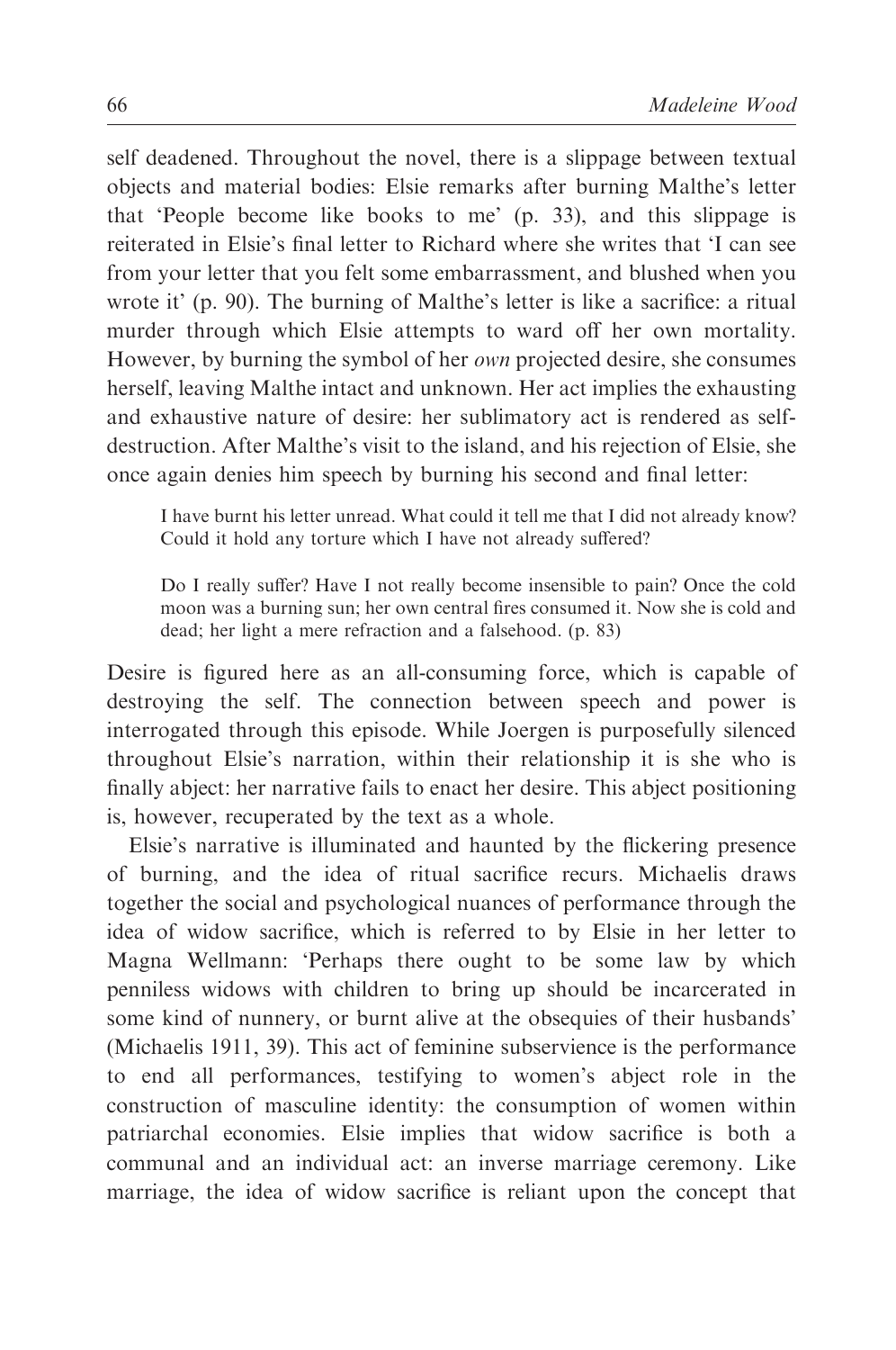women are a function of their husband's identity. It is of course appropriate that this idea is introduced via self-conscious irony: by divorcing her husband Elsie has already shown that life after marriage is a possibility (if not necessarily a happy one). However, the text's symbolism complicates these ideas; as we have seen, in burning Malthe's letter Elsie performs a ritual sacrifice in an attempt both to satiate and nullify her desires; nevertheless, symbolically she unwittingly clambers onto the pyre as her idea of herself is irretrievably bound up with her desire for him. The burning of the second letter appears more as a conscious suicide: a cremation, and a violent denial of all desire.

Michaelis recuperates the idea of sacrifice and abjection through Jeanne. Jeanne's hair moves flame-like across the blinding white snow, her eyes 'flicker fitfully' and the 'fog floats over her red hair like smoke over a fire' (Michaelis 1911, 55). As this recurring fire imagery implies, Jeanne's presence in the white villa rewrites the possibility of continuing desire. Elsie watches her fascinated, seduced, asking 'Good heavens, what can that girl be doing here?' Jeanne returns Elsie's gaze, following the latter 'with her eyes as though she wanted to learn some art' (p. 20). Jeanne acts as a silent interlocutor: her 'look has something gliding and subtle about it that keeps me company like a witty conversation' (p. 22). The foggy night is illuminated and saved by Jeanne's flame-like presence, and it is here that the desire between the two women becomes explicit: 'She assures me I am the only human being who has ever attracted her. If I were a man she would be devoted to me and sacrifice everything for my sake' (p. 59). Female sacrifice, or the negation of the self, is not conceptualised here as obligation (as in Elsie's letter to Magna Wellmann) but as desire, and desire between women. This dramatically modifies the dynamics of sacrifice previously represented in the novel. Sitting together in the gloom of the fog, Jeanne speaks to Elsie openly for the first and only time by confessing her childhood story. As a little girl, falling asleep on a couch in a darkened room, Jeanne woke to realise that her mother was having sex with a young officer close by (p. 57). Michaelis once more, as in Elsie's history, implies the significance of familial trauma in the construction of subjectivity and gender. Jeanne's loss of innocence in this 'primal scene' engenders her heartless assumption of sexuality. As Elsie writes, 'This one hour, with its cruel enlightenment, sufficed to destroy Jeanne's joy in life for ever. At the same time it filled her mind with impure thoughts that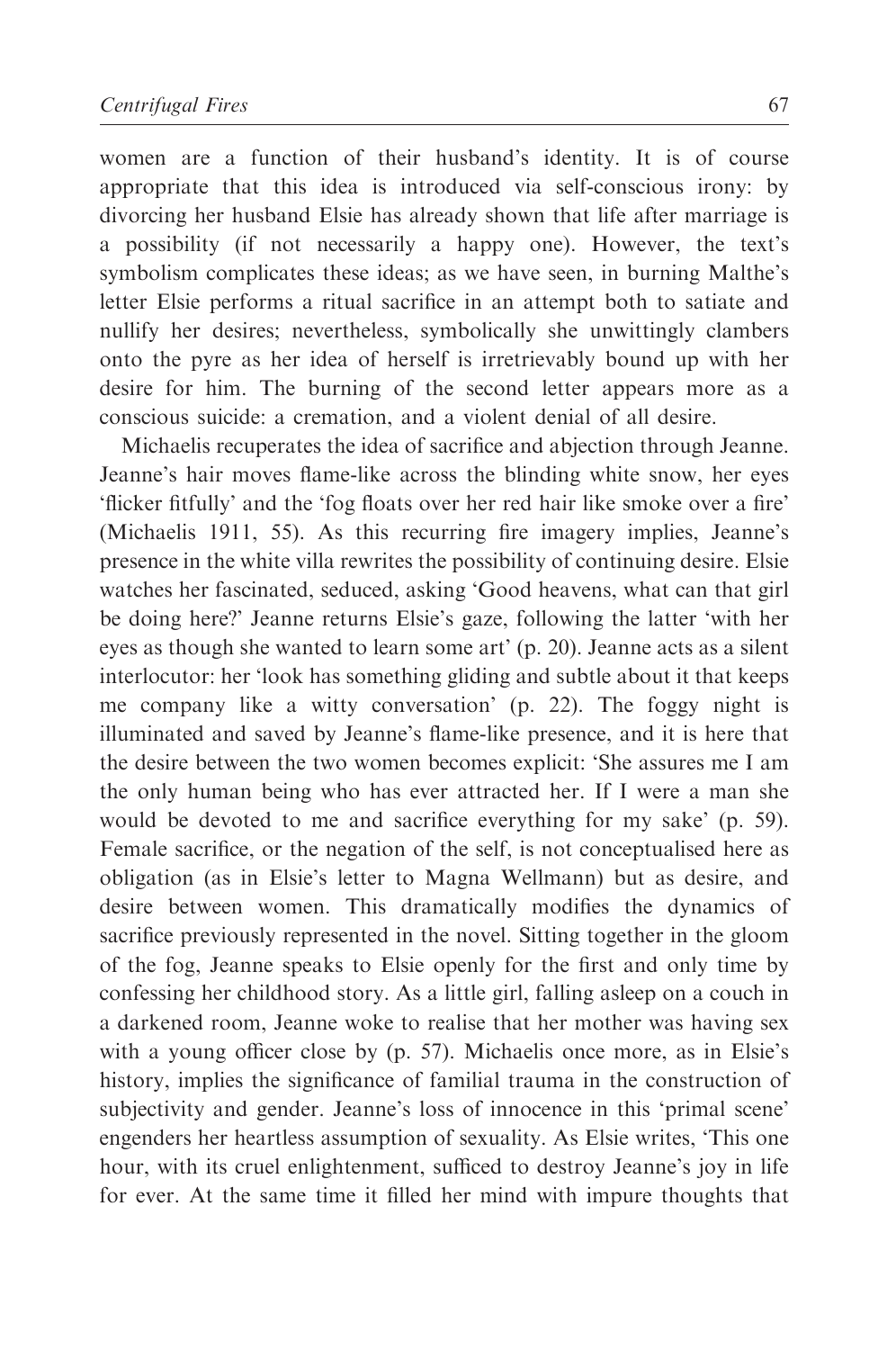haunted her night and day. She matured precociously in the atmosphere of her own despair' (p. 57). As Jeanne's confession to Elsie reveals, female communication is provoked by homoerotic desire. Enigmatic desire between women elicits narration. Michaelis therefore implies that homoerotic desire is itself a kind of sublimation: a transformative force. Tellingly, it is only when Jeanne hands in her notice that Elsie writes her confession to Malthe, and it is to Jeanne that Elsie returns when both her love affair and appeal to Richard fail, writing briefly in her diary, 'Jeanne has agreed to go with me' (p. 87). In The Dangerous Age fire burns, but it also transforms; fire's devastating force does not simply annihilate the object, it provokes a translation from one material state to another. Michaelis invokes negativity as a potentially creative force, as well as a destructive one: the condition for continuing desire and *speech*. The radicalism of this conclusion is suffered to stand unchallenged at the end of The Dangerous Age.<sup>8</sup>

By creating a dialogue between *The Dangerous Age*, psychoanalytic and gender theory, Michaelis's psychological vision and rigorous engagement with concepts of gender become manifest. Michaelis creates a nuanced model of the self in which the primary address of the other both engenders and genders the subject. Elsie's narration is dependent on her desertion of the social theatre that had validated her performance of selfhood; however, as her fragmented narration demonstrates, performativity cannot be understood as a wilful act, but is also the origin of her 'self'. This model is enriched by Elsie's own theory: she argues that the female self is little more than a fragile shell, formed by 'centrifugal fires'. This image of fire places desirousness at the heart of our subjective existence, and indeed the act of writing itself. Elsie's narration is predicated upon the anticipated failure of normative heterosexual desire, and this failure is intimately linked to the body. As The Dangerous Age shows, menopausal women are defunct within patriarchal marital economies, but also potentially threatening. By exploring subjectivity through a state of seeming negation, Michaelis's novel reaches towards (to appropriate Butler's terminology) a 'new horizon' from the exterior, or abject (Butler 1993, 53). As we have seen, the failure of heterosexual desire allows the emergence of new forms of female sublimation and creativity, expressed in the relationship between Elsie and Jeanne. This 'abject' status grants Elsie, and therefore Michaelis herself, a new position from which to speak.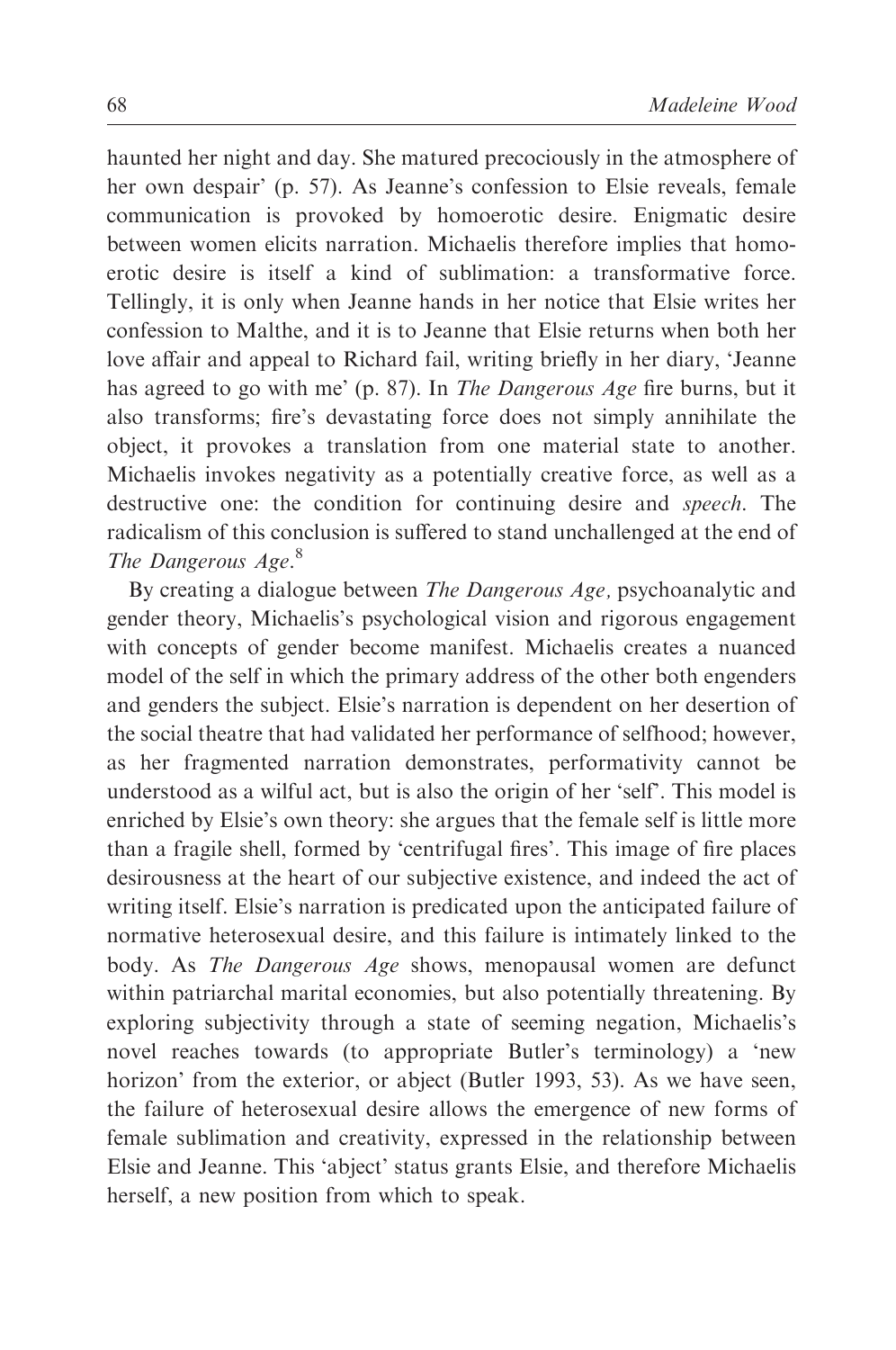#### NOTES

- 1. As this is not the main focus of my essay I cannot do more than remark on this point of comparison with nineteenth-century female narratives, but there is certainly scope here for further comparative reading.
- 2. Laplanche and Pontalis discuss the faulty translation of Trieb as 'instinct' in The Language of Psychoanalysis (Laplanche & Pontalis 1973, 214).
- 3. Eve Sedgwick describes sexual aim as 'the kind of sexual pleasure received' (Sedgwick 2008, 218).
- 4. As we shall see, Butler returned to such questions in Giving an Account of Oneself (Butler 2005).
- 5. Whilst Elsie repudiates motherhood throughout The Dangerous Age, in the sequel, Elsie Lindtner, Michaelis resolves the story by Elsie adopting a young street urchin. In the later novel, Elsie writes to Magna Wellmann, 'I have very little to tell about myself. Since I linked my fate to Kelly's I live in a new world. Every day that goes by I come nearer to myself, but I cannot write about it. It is too sacred a subject' (Michaelis 1912, 145). As this quote shows, Elsie's assumption of the maternal role provokes a form of rebirth in her own self. This ending is not without its irony, however, as Elsie unconvincingly rewrites her entire history in teleological terms, with the child as the ultimate goal (p. 194).
- 6. It is tempting to compare this enforced silence to the silencing of Elsie's father in her confession.
- 7. In this context, Elsie could undoubtedly be compared to that other great, female, middle-aged modernist protagonist: Mrs Ramsay from Virginia Woolf's To the Lighthouse (1927). Both women have a sense of their own being as negative space: finding herself alone, Mrs Ramsay reflects that, 'All the being and the doing, expansive, glittering, vocal, evaporated; and one shrunk, with a sense of solemnity, to being oneself, a wedge-shaped core of darkness, something invisible to others'. It is only in this negative, invisible, space that she finds room for herself (Woolf 2008, 52–53). Elsie's negative spaces are, however, distinctly more threatening than Mrs Ramsay's.
- 8. Elsie Lindtner resolves Elsie's story in a quite different way by making reparation for the silenced absence of Elsie's own mother. Feminine desire is refigured as desire for the son as in the final lines of the novel Elsie anticipates Kelly's return from the farm: 'then I shall see him, have him to myself … Kelly, Kelly … why aren't you here at this hour? Kelly, I want to see you, and to thank you. Be good … be happy … (Michaelis 1912, 202). This ending can be linked to the dynamics of sublimation found in the earlier novel: Elsie's voice, or pen, trails away into nothing as she anticipates Kelly's imminent presence: narration ceases when desire is satiated.

#### BIBLIOGRAPHY

'All heroines not youthful' 1911, New York Times, 30 July, available at http://select. nytimes.com/gst/abstract.html?res=F60C15FF3E5517738DDDA90B94DF405B8 18DF1D3 (last accessed 3 July 2012).

Atwood, M. 1992, 'Weight' in Wilderness Tips, Virago, New York, pp. 177–194.

Austen, J. 2008, Emma, ed. A. Pinch & J. Kinsley, Oxford University Press, Oxford.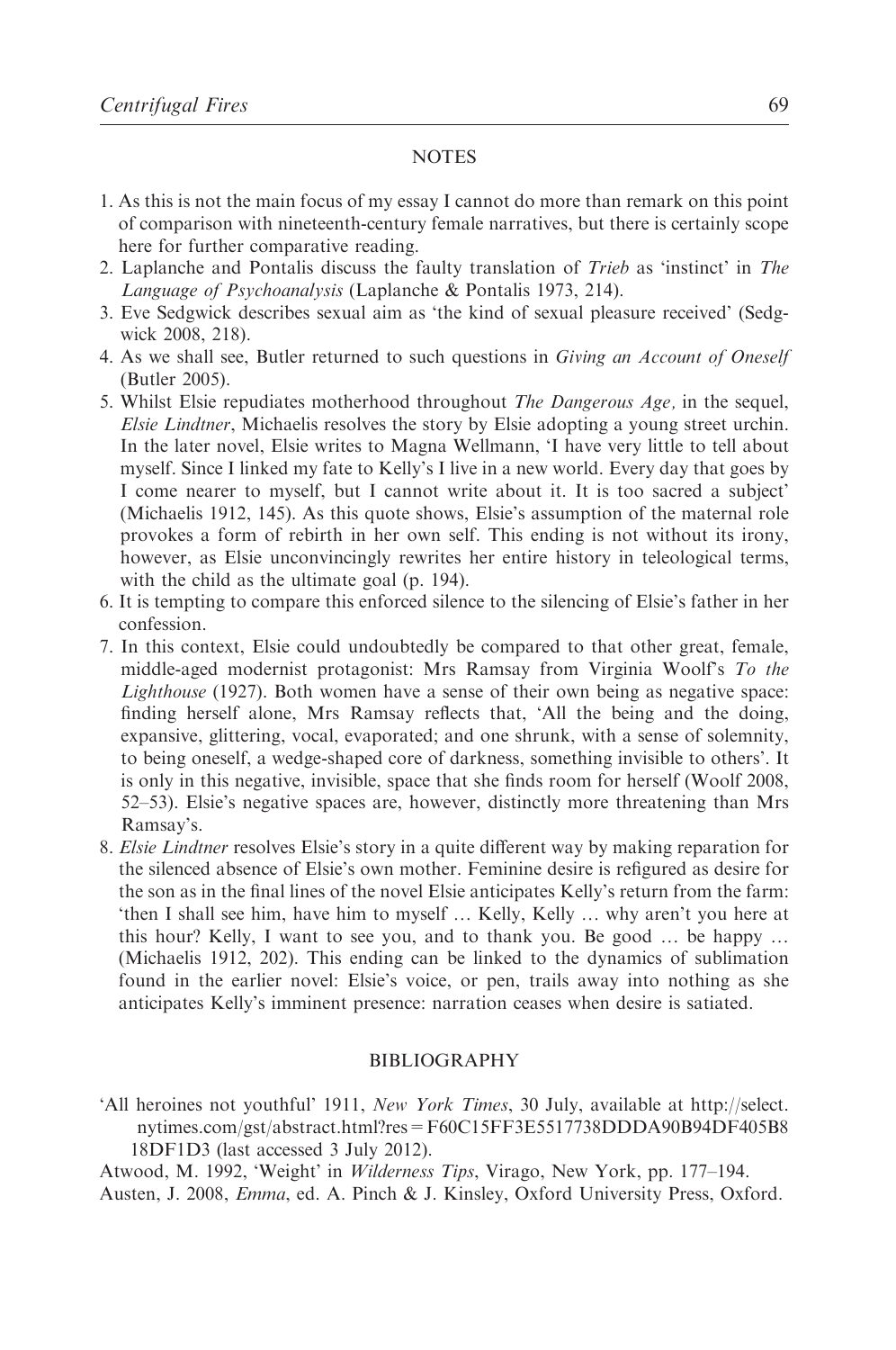- Bates, C. 2010, Masculinity, Gender and Identity in the English Renaissance Lyric, Cambridge University Press, Cambridge.
- Breuer, J. & Freud, S. 2001, Studies on Hysteria in The Standard Edition of the Complete Psychological Works of Sigmund Freud, ed. & trans. J. Strachey, Vintage, London, vol. ii.
- Brontë, C. 2008, Jane Eyre, ed. S. Shuttleworth & M. Smith, Oxford University Press, Oxford.
- Butler, J. 1993, Bodies That Matter: On the Discursive Limits of 'Sex', Routledge, London & New York.
- —. 2005, Giving an Account of Oneself, Fordham University Press, New York.
- —. [1990] 2006, Gender Trouble, Routledge, Abingdon & New York.
- Conrad, J. 2008, Heart of Darkness and Other Stories, ed. C. Watts, Oxford University Press, Oxford.
- Damrosch, D. 2003, What is World Literature? Princeton University Press, Princeton, N.J.
- Eddy, B. 1992, 'The Dangerous Age: Karin Michaelis and the politics of menopause', Women's Studies, vol. 21, no. 4, pp. 491–504.
- Eliot, G. 2008, Middlemarch, ed. F. Bonaparte & D. Carroll, Oxford University Press, Oxford.
- 'Elsie Lindtner: A sad heroine' 1911, New York Times, 27 August, available at http:// query.nytimes.com/gst/abstract.html?res=9F06E2DE163CE633A25754C2A96E9 C946096D6CF (last accessed 3 July 2012).
- Fletcher, J. 1999, 'Introduction: Psychoanalysis and the question of the other' in Essays on Otherness, Routledge, London, pp. 1–51.
- Freud, S. 2001a, 'Fragment of an analysis of a case of hysteria' in The Standard Edition of the Complete Psychological Works of Sigmund Freud, ed. & trans. J. Strachey, Vintage, London, vol. vii, pp. 1–122.
- —. 2001b, 'Analysis of a phobia in a five year old boy' in The Standard Edition of the Complete Psychological Works of Sigmund Freud, ed. & trans. J. Strachey, Vintage, London, vol. x, pp.3–149.
- —. 2001c, 'A project for a scientific pathology' in The Standard Edition of the Complete Psychological Works of Sigmund Freud, ed. & trans. J. Strachey, Vintage, London, vol. i, pp. 283–397.
- —. 2001d, 'On narcissism: An introduction' in The Standard Edition of the Complete Psychological Works of Sigmund Freud, ed. & trans. J. Strachey, Vintage, London, vol. xiv, pp. 67–104.
- —. 2001e, 'Three essays on sexuality' in The Standard Edition of the Complete Psychological Works of Sigmund Freud, ed. & trans. J. Strachey, Vintage, London, vol. vii, pp. 125–245.
- Hamsun, K. 1996, Hunger, trans. S. Lyngstad, Canongate Books, Edinburgh.
- Ibsen, H. 2008, Four Major Plays: A Doll's House, Ghosts, Hedda Gabler, The Master Builder, trans. J. MacFarlane & J. Arup, Oxford University Press, Oxford.
- James, H. 2008, The Turn of the Screw and Other Stories, ed. T. J. Lustig, Oxford University Press, Oxford.
- Laplanche, J. 1999, 'Notes on afterwardsness' in Essays on Otherness, ed. J. Fletcher, Routledge, London & New York, pp. 260–265.